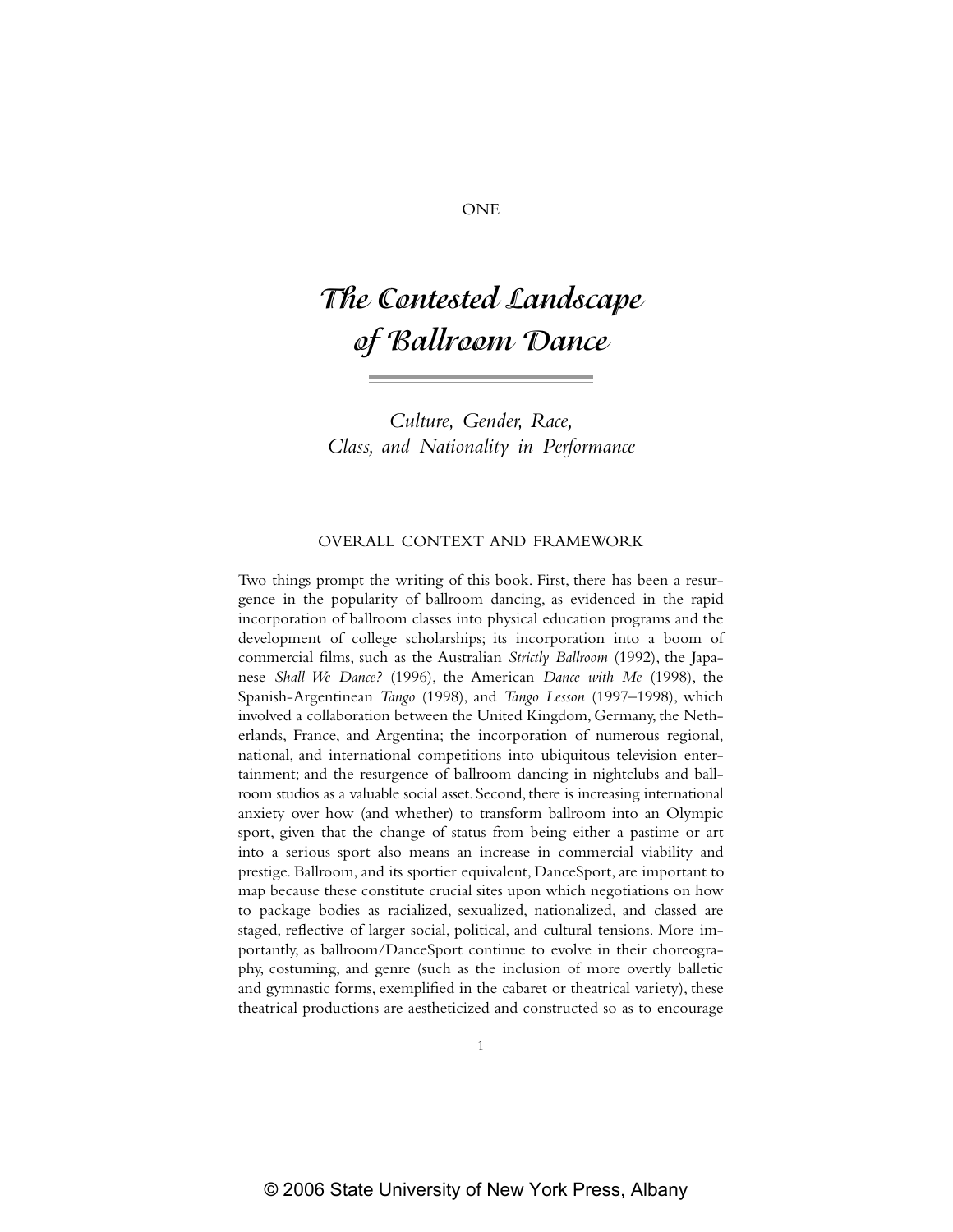commercial appeal, using the narrative frame of the competitive melodrama to heighten audience interest.

Despite the plethora of how-to books on ballroom and a few theses on the topic (Carrie Stern's "Shall We Dance?: The Participant as Performer/Spectator in Ballroom Dancing" and Mary Lyn Ball's "An Analysis of the Current Judging Methods Used in Competitive Ballroom, Including Comparisons to Competitive Pairs Figure Skating and Ice Dancing),<sup>1</sup> few critical manuscripts on ballroom have been published.<sup>2</sup>

Among the published books on ballroom dance and culture, Brenda Dixon Gottschild's *Waltzing in the Dark: African American Vaudeville and Race* Politics in the Swing Era<sup>3</sup> examines the social, racial, and artistic climate for African American performers from the late 1920s to the 1940s. While this book is valuable and instructive, it limits the notion of racial representation along the lines of an American black/white divide—something this book aims to problematize. Particularly with the growing international popularity of ballroom, the issue of race in relation to the politico-aesthetics of an evolving dance form is a complex phenomenon. Race, in this context, does not simply refer to American categorizations of blackness and whiteness, but also intersects with the notion of national identity, particularly as many of DanceSport's leading competitors and judges, even if they have emigrated to the United States, are not American by birth.

Gerald Jonas's Dancing: The Pleasure, Power and Art of Movement,<sup>4</sup> views dance as a bodily language that expresses not only emotions or insights, but power as well. Its approach is mainly historical and ethnographic, and its use of vivid and well-placed photographs is effective for conveying the rich sociocultural underpinnings of these dances. It is, however, still very much a coffee table book and is meant as a general survey, moving across various African, Asian, Indian, and European dances. It has two chapters with sections on ballroom. Chapter 4, "Social Dance," deals with the rise of partner dancing and the cinematic success of the Fred Astaire-Ginger Rogers team; chapter 6, "New Worlds of Dance," focuses on the rise of the studio systems through the entrepreneurship of Vernon and Irene Castle and Arthur Murray, and the lindy hop and big band craze that fused the emphasis on pair dancing with the imperative to improvise or embellish a basic step with virtuoso improvisations. Though the book does draw from some autobiographical observations or reflections by the author, these sections are brought in anecdotally, rather than as part of the theoretical apparatus of the book. In addition, ballroom is simply one among many dances of which the book attempts to draw a historical outline.

Julie Malnig's *Dancing Till Dawn: A Century of Exhibition Dance<sup>5</sup>* is principally a historical sketch of the increasing prestige of exhibition ballroom dancing from its heyday in the 1910s through the 1960s. It also uses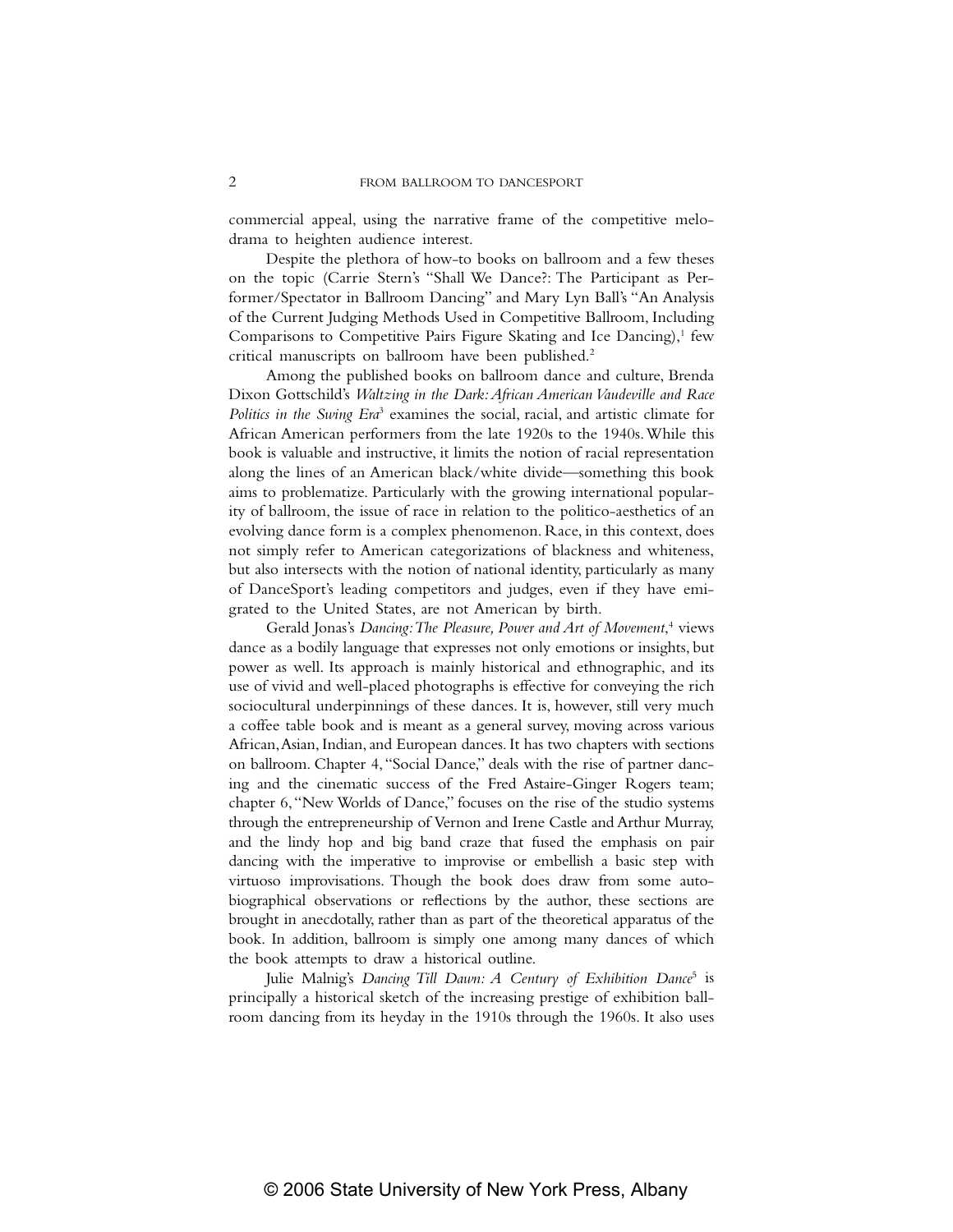primary sources such as promotional materials and print reviews, and is illustrated with original photographs. From Ballroom to DanceSport<sup>6</sup> would update this material and locate ballroom within a larger cultural context by drawing connections between the staging of ballroom as a potential Olympic sport, the return of its popularity as a social activity, and its ubiquity as a cinematic backdrop.

John Lawrence Reynolds's *Ballroom Dancing: The Romance, Rhythm and Style*<sup>7</sup> is informative in terms of its descriptions of ballroom's current status and its competition rules concerning steps and attire. Its use of colorful photographs reflective of current competitions enhances the book. However, it lacks a critical dimension and is more of a coffee table book than a critical text.

Dorothy A. Truex's *The Twenty Million Dollar Give-Away: An Expose of Competitive Ballroom Dancing*<sup>8</sup> is an expose of the seamier economic aspects of ballroom. What it does not do is provide a critical account that explains the appeal of ballroom, in spite of the huge financial costs it exacts from its enthusiasts; an analysis of its aesthetics and the elements of fantasy that motivate its practitioners reveals not only gendered, raced, classed, and sexualized aspects of the body, but also a sharp dichotomy between the aging body and the youthful body, and ties that in with similar issues within a broader politicocultural and economic context.

In general, each of these published academic books on ballroom have one or more of the following weaknesses that this manuscript seeks to avoid:

- 1. Some limit themselves to earlier periods of ballroom without addressing its more contemporary forms or its evolving contemporary significations. For example, Julie Malnig's *Dancing Till Dawn: A Century of Exhibition Ballroom Dance*, despite its many virtues, limits itself to an examination of the rise to prominence of exhibition ballroom dancing from 1890 through 1960.
- 2. Some, despite the wealth of contemporary information they provide, do not systematically critique the phenomenon. For example, John Lawrence Reynolds's *Ballroom Dancing: The Romance, Rhythm and Style* provides insightful descriptions of the two main styles of DanceSport, the American versus the English or European, along with their subdivisions, such as the standard and Latin dances, or the smooth and rhythm dances. Drawing from interviews with various contestants, displaying a practical knowledge of what judges value in competitions, and using photographs posed for the cameras during competitions or within photographic studios, the book provides a concrete and colorful glimpse into the world of ballroom.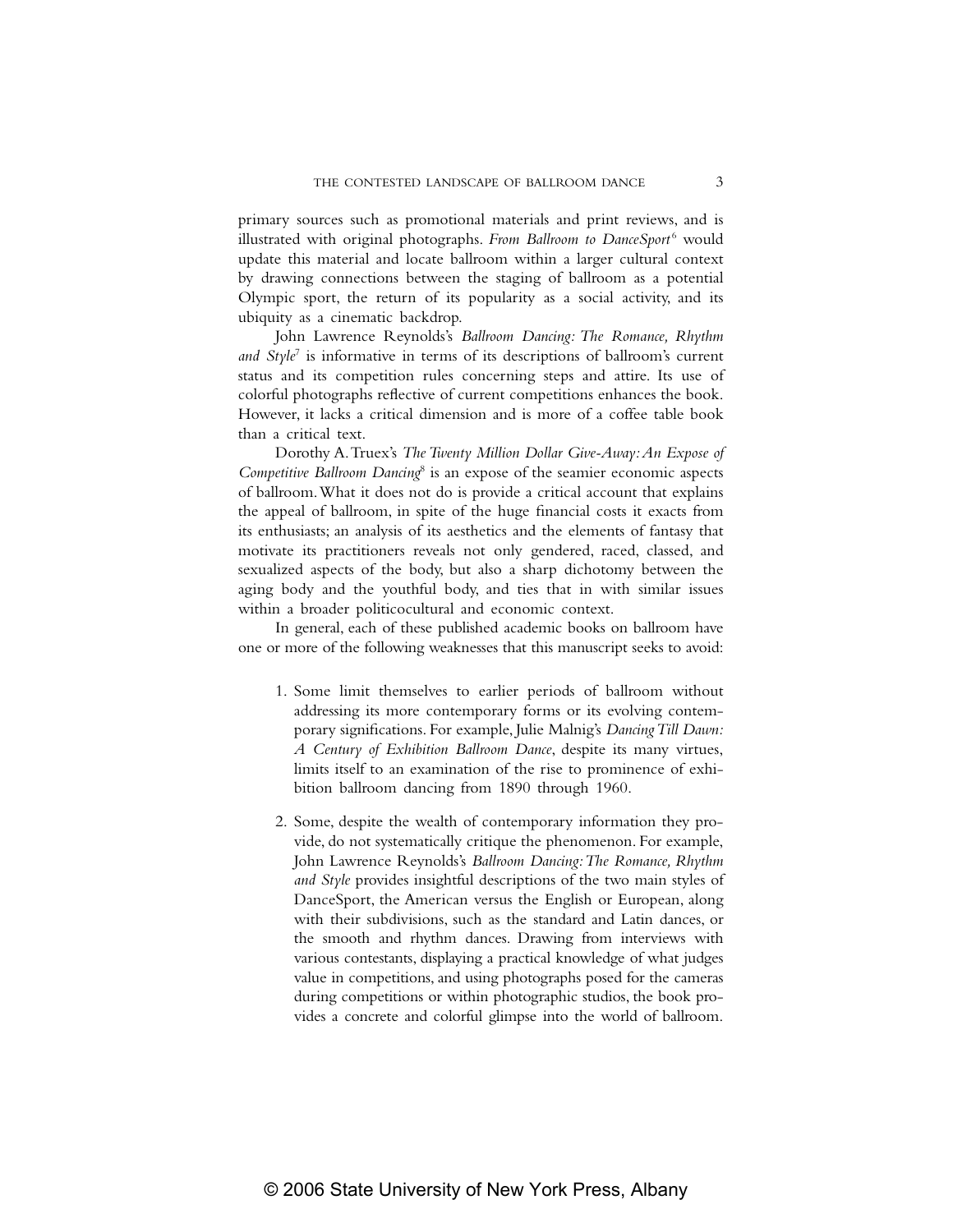However, it is mainly marketed as a coffee table edition, and as such, is descriptive rather than analytic.

- 3. Some focus on only one aspect of ballroom, without attempting to locate that aspect in relation to a larger, more complex terrain. One example is Dorothy A. Truex's *The Twenty Million Dollar Give-Away: An Expose of Competitive Ballroom Dancing*, which deals with the seamier side of ballroom as a business that encourages particularly older clientele to spend money beyond their means. Yet the critical analysis of the aesthetic and cultural dimensions of this phenomenon, which intersects with the enduring media popularity of ballroom, and its promotion of gendered, raced, classed, and sexualized ideals is not adequately developed.
- 4. Some deal with the racialized aspects of ballroom, but do so in a very limited way. For example, Brenda Dixon Gottschild's *Waltzing in the Dark: African American Vaudeville and Race Politics in the Swing Era* focuses on the social, racial, and artistic milieu within which African American performers worked during the swing era, from the 1920s to the 1940s. While this work is of immense scholarly value, it does not deal with more contemporary settings, and its reduction of racial issues to African American representation alone does not reflect ballroom's/DanceSport's cosmopolitan appeal or its transnationality as both a social and athletic phenomenon.

In contrast, the following are a few distinctive features of this book:

- 1. It draws from what Bruno Latour calls the "hot" sites within which ballroom's image is being rhetorically shaped. These include corporately sponsored ballroom magazines such as *DanceSport Magazine*; magazine-newsletters run by amateur associations such as the United States Amateur Ballroom Dancers Association's *Amateur Dancers*; websites run by both professional and amateur associations and individuals; local, national, and international televised competitions; and fashion magazines and websites that peddle ballroom apparel, jewelry, shoes, and other items.
- 2. It examines ballroom's current international popularity as a miseen-scène upon which cinematic stories about gender, race, class, sexuality, power, and identity are forged.
- 3. As part of the examination of media and cinematic images of ballroom, it integrates relevant frame grabs or camera-ready photographs from competitions, fashion ads, professional announcements, and films.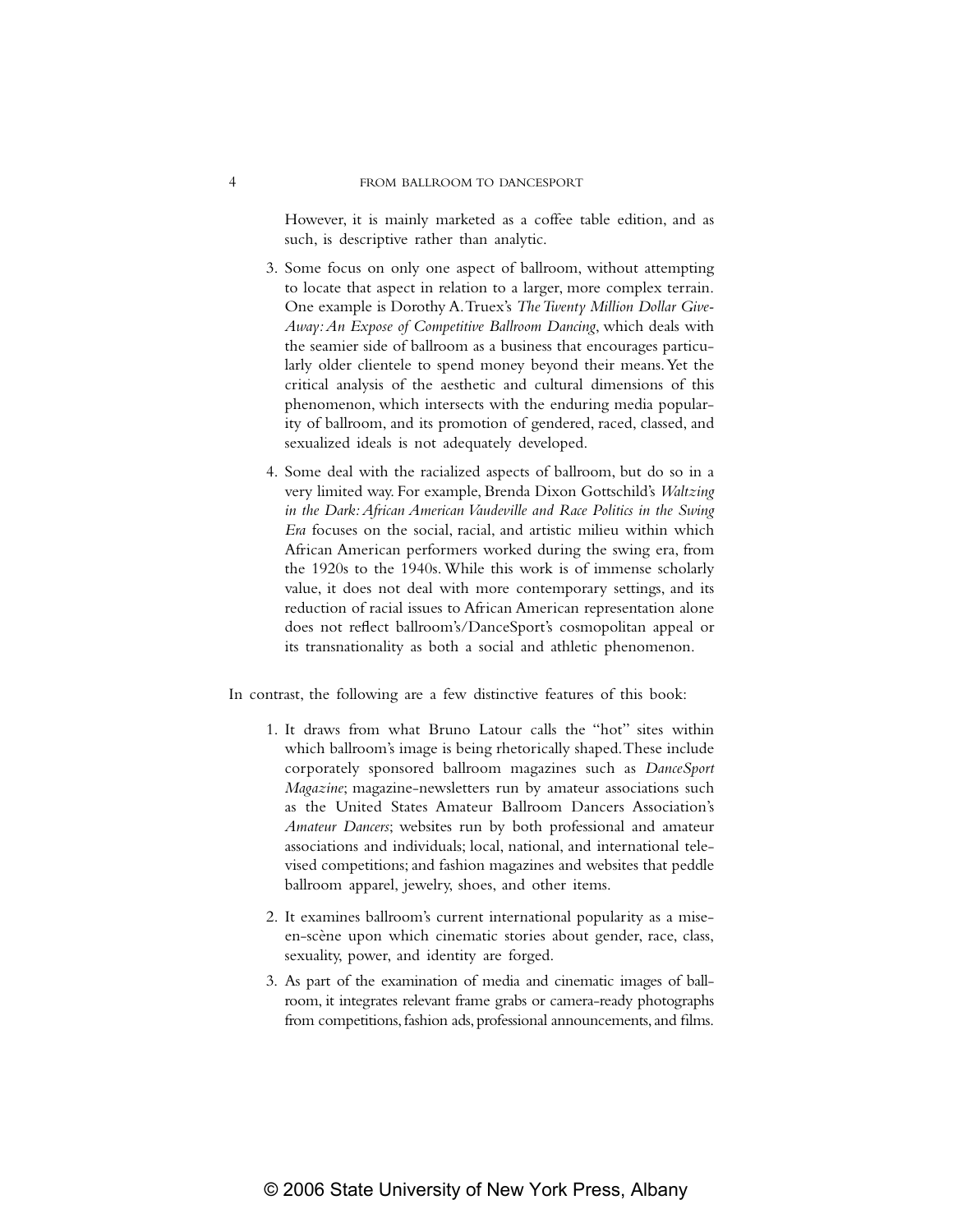- 4. It incorporates contemporary interviews with actual competitors, social dancers, teachers, and judges.
- 5. Parts of it will employ an autoethnographic or autobiographical format, which draws from my own experiences as a competitor and student of ballroom. I was initially trained in ballet, Hawaiian, and Philippine folk dance in the Philippines and then moved on to being trained in the English ballroom style at Cambridge, England, in 1990. I have been retrained in the American ballroom style since 1997.
- 6. Unlike other books that often limit themselves to one approach, which is usually historical in nature, this manuscript draws from an interdisciplinary approach, incorporating not only a strictly historical timeline, but also sociological, ethnographic, rhetorical, feminist, and critical and cultural studies frameworks.

The emphasis of the book is principally rhetorical, which means its key focus is on arguments being made, whether explicitly, in the form of outright verbal pronouncements or press releases, or implicitly, in the way bodies are clothed or framed or shot. The fulcrum of the book is how ballroom dancing is symbolically constructed and understood by different audiences. Both the symbolic construction and how audiences understand symbolic constructions constitute the realm of rhetoric.<sup>9</sup> Ballroom dance, and its competitive Olympic equivalent, does and should have multiple meanings to the multiple audiences I study (which include self, significant others, experts, competitors, viewers of films, and sports fans, among others). The Olympic exigence calls for a careful analysis of the emerging global presence of ballroom dancing and the attempt by some to transform it into a sport, which is dominated by heterosexual, agonistic assumptions. In addition to examining the Olympic conundrum, I also explore several experimental breaks with the drive toward the dream of Olympic inclusion as a full sport (with its underpinning global capitalist structures). Ultimately, a major aim is to chart the ambivalent gains— the dangers and potentials of transforming ballroom dance into a sport, and the power of alternative and inventive modes of dance that are currently underexplored. The Olympic controversy is the final topic the book deals with, but it is but one of several strands that flow from the central argument concerning the multiple meanings generated by dance performance. The "art versus sport" question thus serves as a central touchstone designed to illustrate the global importance of the topics this book is concerned with, but would not diminish the importance of more autobiographically rooted and local insider insights.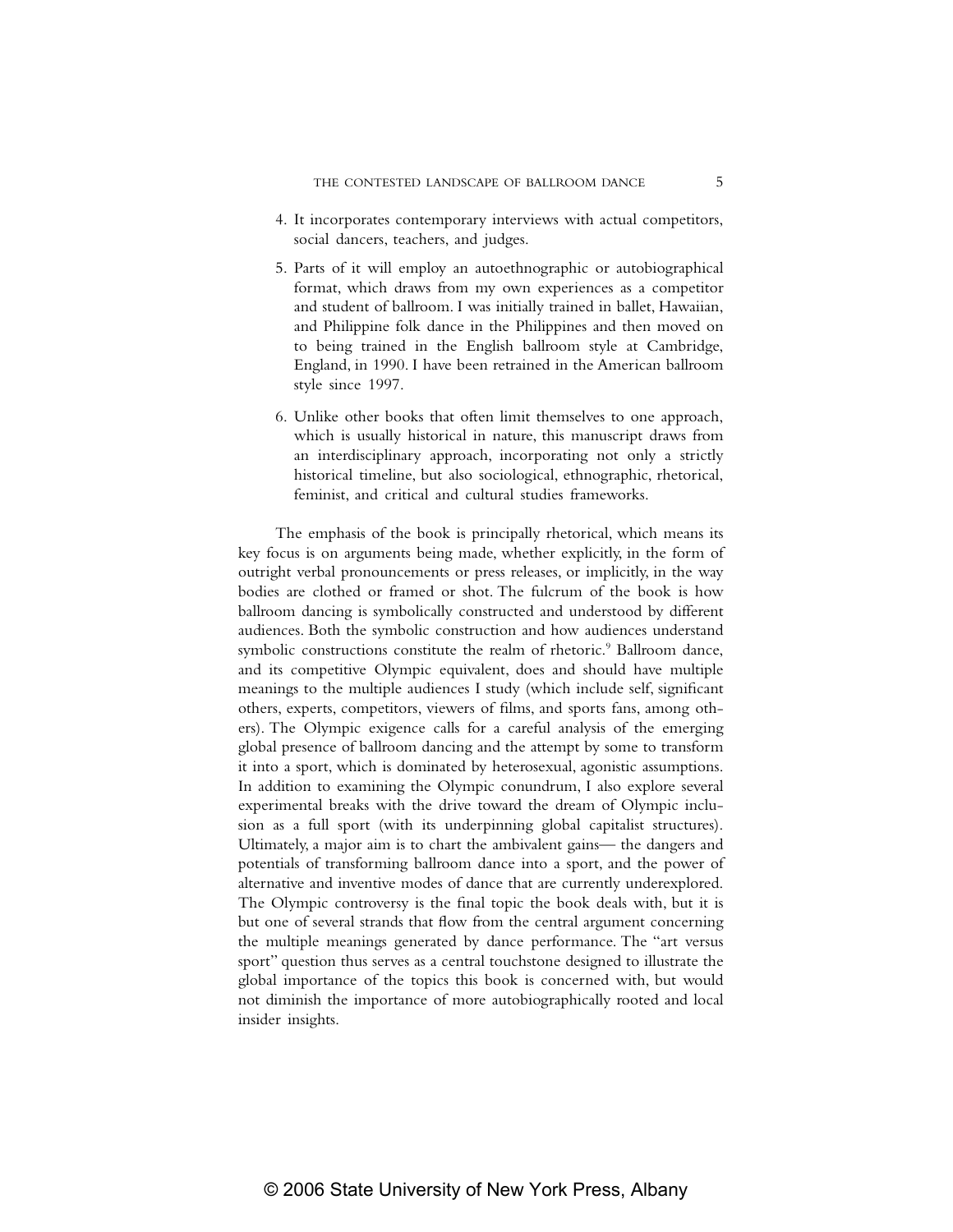#### 6 FROM BALLROOM TO DANCESPORT

Thus, in the last chapters of the book, though some attention is paid to the time line in the official progress toward the achievement of Olympic status, such as in the minutes or press releases produced by the United States Amateur Ballroom Dance Association or the International Olympic Committee, this book goes beyond these often drab and sometimes legalistic documents. Before then, however, to understand how ballroom has become successfully poised to metamorphose into its competitive, athletic form, DanceSport, one must chart some of the larger cultural phenomena influencing and enabling this transformation. To do that, one must sketch, to the extent possible, the outlines of how ballroom dance has now become part club dance and part gym substitute, and, as depicted in movies, music, and advertising, a glamorous activity. Ballroom dance thus becomes the template for values concerning masculinity and femininity, whiteness and nonwhiteness, heterosexuality and homosexuality, nationalism and xenophobia, among others. The look of what is properly sporty or arty involves a complex set of negotiations in which these traditional binary dichotomies are both reinforced, but also rendered more fluid. Thus, men who dance ballroom are often overdetermined as "men" in their costuming, but they are also required to look graceful; women are similarly hyperfeminized in their modes of dress and make-up, but are required to hold their own in terms of physical stamina and power. It is these complex rhetorical "dances" that this book charts, rather than simple time lines. Even more fundamentally, the book also flows from my perspective as an "insider-outsider" to ballroom dance—as both one of its practitioners, but also one of its critics—and it is important to begin there.

# WATCHER AND WATCHED: INSIDENESS AND OUTSIDENESS IN LIVING, WRITING, AND THEORIZING THE BALLROOM DANCER'S BODY

Paul Stoller, in *Sensuous Scholarship*, wrote of the need to "reawaken profoundly the scholar's body by demonstrating how the fusion of the intelligible and the sensible can be applied to scholarly practices and representations."10 This chapter follows that ethnographic aim, focusing on the movement across the realms of private and public bodies, of the intellectual and the physical, of the watcher and watched—which are crucial to the apprenticeship and practice of ballroom dance. Thus, this chapter is an attempt to document the larger social backdrop within which DanceSport's bid to be an Olympic sport is grounded.

A crucial dimension of the approach I take in this chapter is the concept of the insider-outsider because dance does entail movement across different layers of "insideness" and "outsideness."11 The concept of being an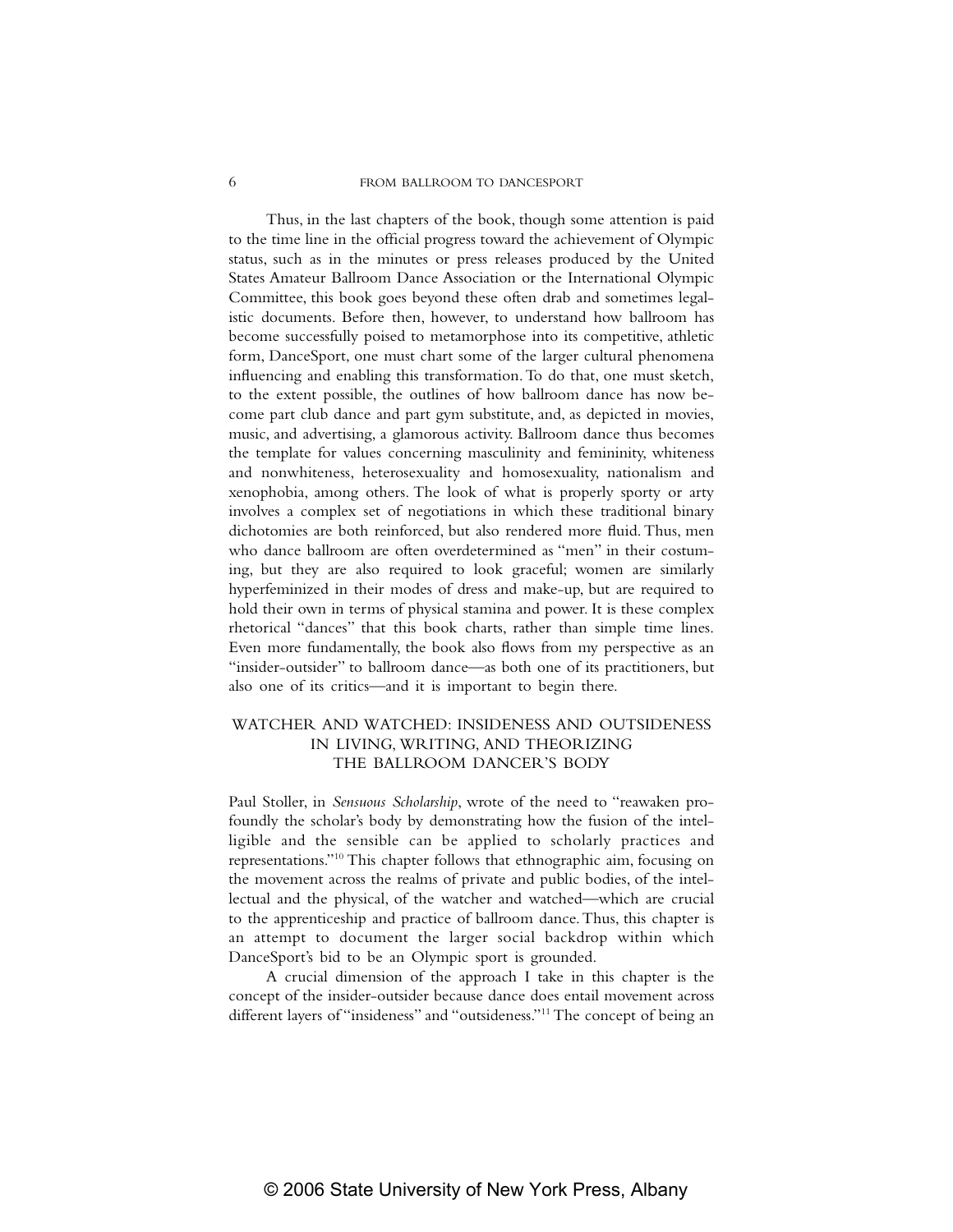insider-outsider is derived from Maria Lugones's vision of the "new mestiza consciousness," which in turn is born from the complex interplay between oppression and resistance, where resistance is understood as a social and collective activity. *Mestizaje*, as she characterizes it, is marked by "the development of tolerance for contradiction and ambiguity, by the transgression of rigid conceptual boundaries, and by the creative breaking of a unitary aspect of new and old paradigms."12 In Lugones's reading of Gloria Anzaldua's *Borderlands/La Frontera*, 13 which deals with the psychology of oppression, she imagines a consciousness that resists dualistic thinking, and acknowledges the need for racial, ideological, cultural, and biological "cross-pollination" in order for Chicanas and other women of color to remain self-critical and self-animated pluralities rather than "hyphenated being[s], . . . dual [personalities] enacted from the outside, without the ability to fashion [their] own responses."14

Lugones's terminology is instructive because it gets at the politicocultural chiaroscuro of inside-outsideness I live. I occupy the liminal realm of the mestiza and the metaphorical cyborg materially. I am Filipino by birth, but my family is of mixed ancestry: my father has French American roots, and my mother, a hint of Spanish Chinese blood. But I also inhabit this in-between space professionally as a trained molecular embryologist and philosopher, and semiprofessional visual artist and ballroom dancer.

Though I have been a student of several dance forms (ballet, Philippine folk dance, Hawaiian dancing as filtered through a Filipino lens, and the Korean dance of exorcism known as *salpuri*), what follows is a montage of reflections on the nature of gendered and embodied interaction principally focused on ballroom dances, seen through different narrative lenses, allowing, once again, a fluctuation across insider and outsider perspectives. The focus on ballroom is crucial because it provides a prism through which issues of what differentiates studio culture from social opportunities for dancing may be filtered. Furthermore, ballroom, as a popular pastime now evolving into a potential Olympic medaled event, DanceSport, is voracious in its assimilation of stylized cultural and bodily habits. Thus, it provides a useful locus through which one may plot, for example, the bodily imprints of other dances, such as ballet (which has its own studio culture), and its more ethnic counterparts, such as the Tango of Argentina or the Samba of Brazil. Thus, whenever an analogy or a comparison between the various ballroom dances and these other dances I have studied proves useful for illustrating a point, I juxtapose these different realms of bodies and meanings. Nevertheless, for the purpose of creating a more readily readable text, I have chosen to keep the main focus on ballroom dance. As I show, issues of femininity and masculinity, being subject-objects of the aesthetic gaze, and issues of freedom and constraint are paramount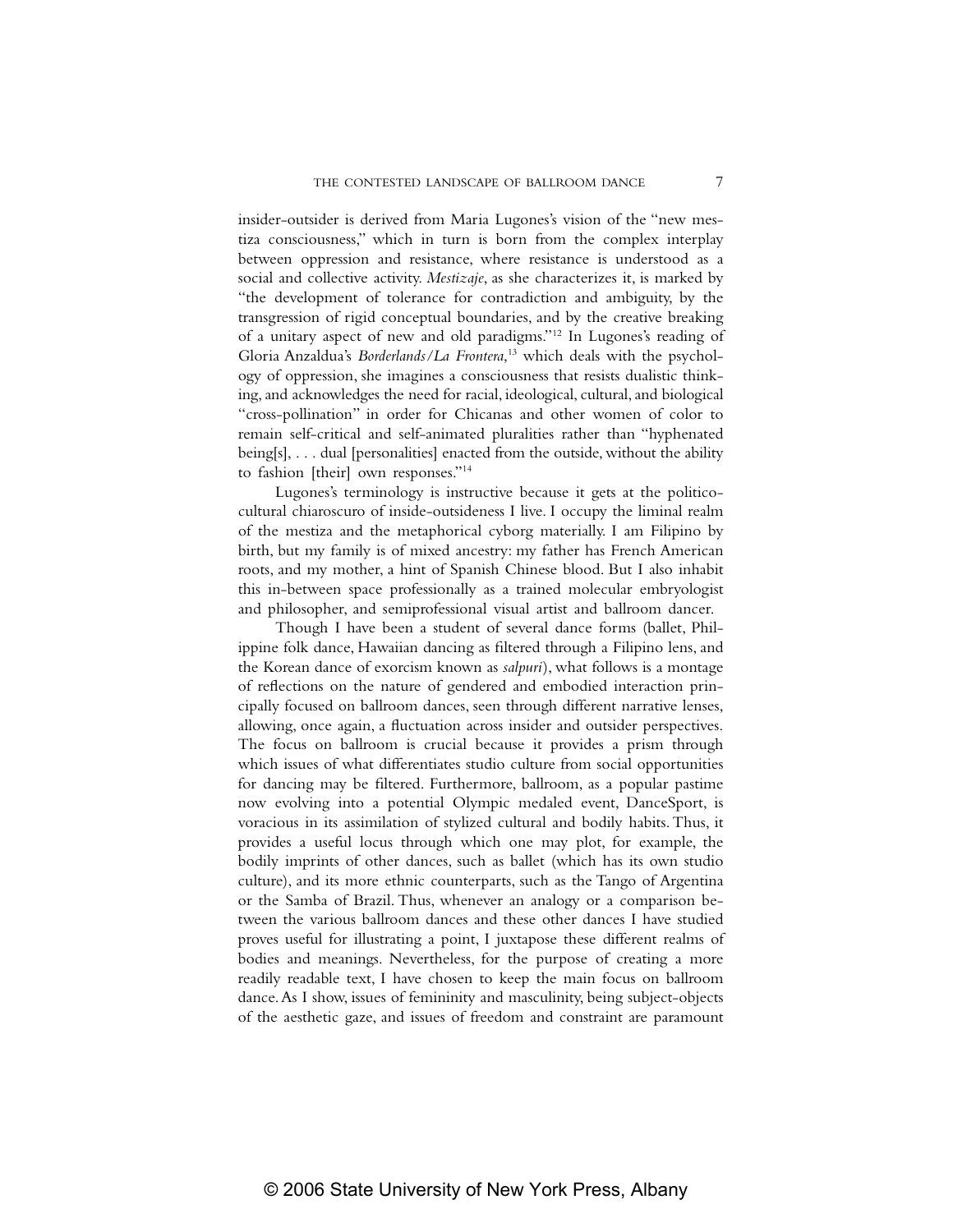to the exploration of what it means to do ballroom as both a competitive event and an art form.15 Being someone who has apprenticed and competed in, and yet continues to be a student of ballroom dance, once again provides me with multiple perspectives. As someone who both leads (that is, steps into the traditionally masculine role) and follows (steps into the traditionally feminine role) both in social and performative contexts, I am able to explore or experiment with what it means to create masculine or feminine lines. Thus, I am particularly interested in what it means to communicate clear bodily cues, such that the person I am dancing with can adjust easily to these (which leading entails), or to be sensitively attuned, every muscle and nerve alert, for the slightest cue, so that two separate bodies may move in unison (which following requires). As someone who is part of ballroom studio culture, and as someone who dances in purely social contexts, I move across a host of varying cultural expectations, because studio dancing and social dancing have very different rules, just as dancing the waltz with a country dancer is very different from dancing the waltz with a ballroom dancer.

I examine how ballroom dance is created and taught, and how the highly codified steps and styles are integrated with the need to constantly recreate the structure of each dance performed. I wondered how different bodies, levels of skill, and styles adapt to each other. I was also curious about the process by which everyday people became performers in the context of the social hall, club, or ballroom studio, and wondered what motivated people to dance, both socially and competitively. I found myself intrigued by the etiquette of the dance floor and how it is affected by social interactions off that floor. I found myself fascinated by the role of dancing in the development of an actual romance, as well as the aesthetic romance of dancing. I asked how watchers judge what they see. With these questions, I have explored the unusual way in which all ballroom dancers occupy both the watcher and the dancer roles, and their methods for smoothly switching across these roles.

The physical knowledge I gained as I began to participate helped me interpret other dancers' views through data gathered both in interviews and from articles about ballroom dancing. Experience helped me discuss dancing comfortably and authoritatively with practitioners, and helped me to structure questions that caused dancers to think about their kinesthetic experiences. At times the information gained in these ways affirmed my experience and observations; equally as often it caused me to rethink and reexamine them. In a sense, other bodies clarified, expanded, confirmed, and questioned the knowledge my own body was gathering. This project, then, reflects the kinesthetic experiences of many bodies, my own and those of the people I interviewed, watched, and read about, privileging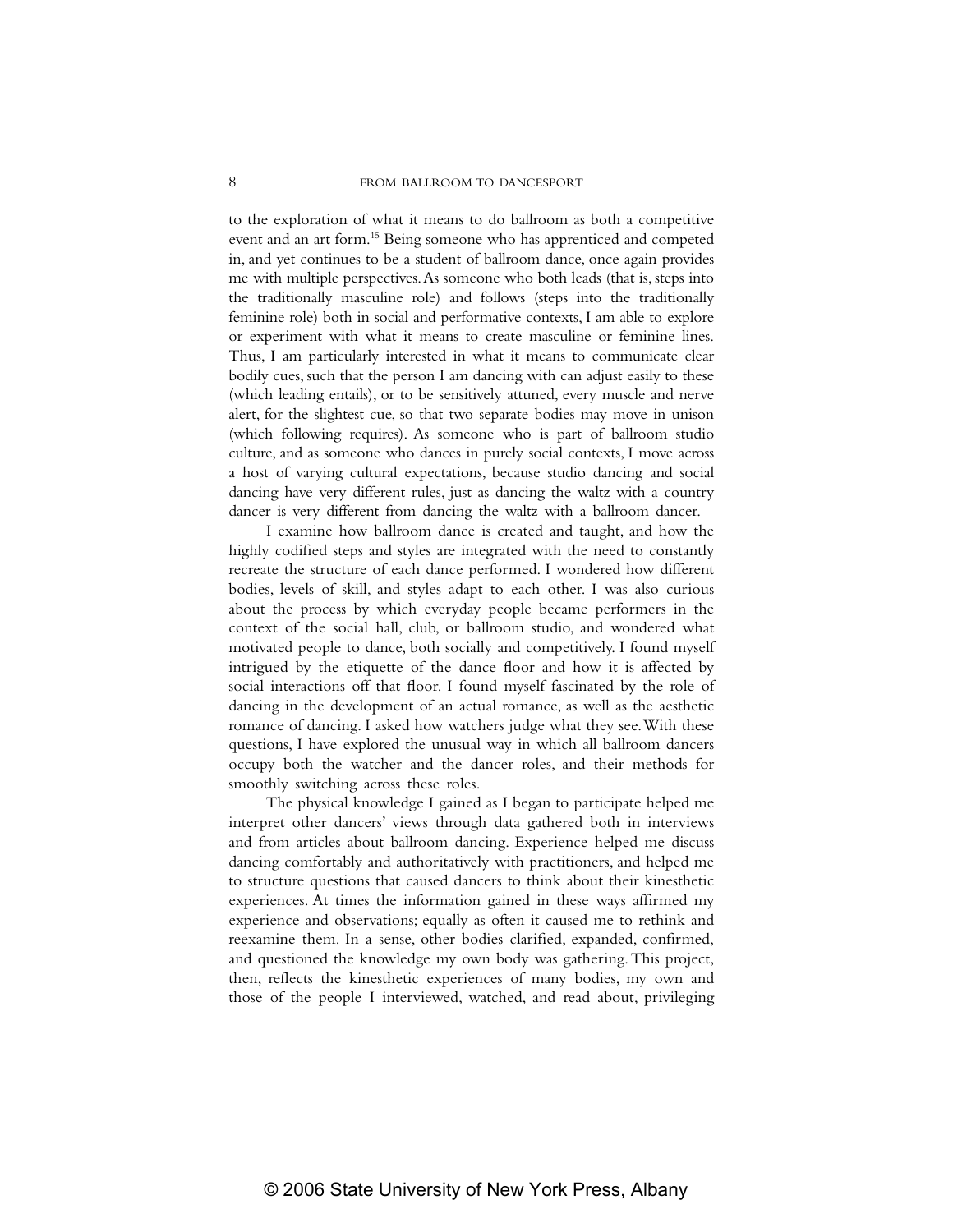both what was said or reported, and what was seen and felt. The "field notes" for this book include interviews with other participants, both students and teachers, with whom I shared various points of convergence as an advanced student who also teaches part-time. Extended conversations with me—or written interviews responded to in depth—provided some dancers with an opportunity to reflect on things they often took for granted. My questions, though carefully choreographed, once asked often set up a discussion that ricocheted far from my original intent, and I have rearranged the material to allow the flow of the dancers' voices to correspond with my own phenomenological reflections on my dance biography—how different types of dances have impressed themselves into my bodily memory, leaving imprints, once again gifting me with an insideroutsider perspective, which can be both illuminating and debilitating.

Thus, the method I used in my interviews intersects with Brenda Dixon Gottschild's imperative regarding participant/researcher dialogue that context, being fluid, should suggest an adaptable methodology.16 Thus, I welcomed all responses and encouraged informants involved in this research project to disagree with me, when they could. More often than not, the participants who disagreed tended to be older white men, though one Hispanic man in his twenties expressed similar views concerning the politics of gender in ballroom. Often they pointed out or explained aspects of performance or of society that they felt I had misunderstood. Some used that opportunity to express their own philosophies and theories about dancing in general, and ballroom dancing in particular.

Writers from several disciplines have helped me forge a vocabulary and set of theoretical frames concerning the social and performance aspects of the ballroom event. Sociologist Elizabeth Burns's *Theatricality: A Study of Convention in the Theatre and in Social Life*17 helped to formulate issues of stagelike behavior in a social performance. The work of sociologist Erving Goffman<sup>18</sup> has been useful in my examination of the social aspects of ballroom society. Yet perhaps the most crucial has been the return to the physical body of the researcher, advocated emphatically by particularly movement scholars, from many fields. Among those whose work helped in my formulation of the insider-outsider position in ballroom dance include Barbara Browning, Jane Cowan, Diane Freedman, Sally Ann Ness, and Cynthia Cohen Bull, who are all movement scholars employing different methodologies.<sup>19</sup> In addition, two anthropologists, James Clifford and Michael Jackson, were also influential in their convergence with the phenomenological stress on the importance of lived experience.<sup>20</sup> All these methodologies combine to buttress the autoethnographic exploration of the insider-outsider position in relation to ballroom dance that I enact in this chapter.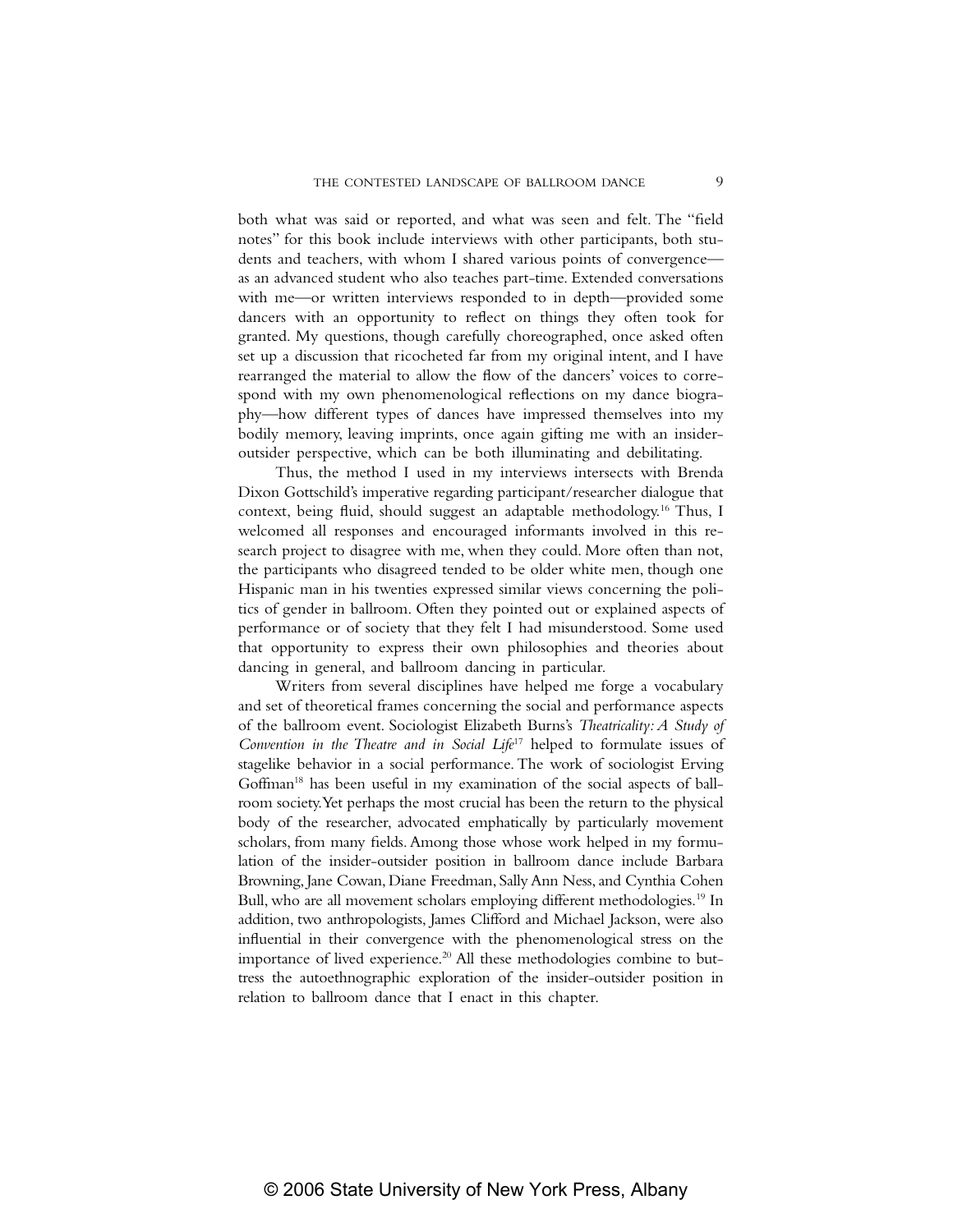# MEMOIR OF A DANCER: THE PHILIPPINES AND SOUTH KOREA

I began ballroom dancing in 1991, desiring to get away from the intellectual intensity of working on a PhD in molecular embryology, and the emotional exhaustion of having broken up with the first man I had ever conceived of marrying—a young Belgian with perennial health problems and a burning ambition to be a diplomat, both of which proved incompatible with the fifteen-hour days I tended to spend at the laboratory and my own professional aspirations. Cambridge University certainly did not lack for social outlets, and I decided I needed to return to the main physical activity that had sustained me in my younger years: dance.

My love affair with dance began when I was about four years old. My mother had hired a nun at a nearby convent as a piano teacher for myself and my brother; she found that we took to piano instruction better (that is, in a more docile, obedient fashion) if we took lessons from someone else. Yet the nuns who ran the convent were quite ambitious, and every time they had their yearly recitals, they required that the students do more than play the piano. We were also required to recite poetry and to perform dances ranging from ballet to Hawaiian hula dances. I remember, in particular, one ballet dance number that required five young girls in formation, and I ended up being the soloist at a crucial point of the dance. We were all required to wear white dresses and crowns, to give the dance its required ethereal character. I remember being so nervous during the piano duet I played with my mother before the dance number that my hands were icy and shaking; she gave my hands the usual gentle squeeze, and somehow I survived the ordeal. I sailed through the dance number in a dreamlike haze. My mother proudly told me I did very well, and then remarked thoughtfully that it was time I stopped wearing those dark brown shorts underneath my skirt. It turns out that at the crucial point of the solo routine, as I lifted my arms in the arabesque position, my skirt lifted to reveal my tomboyish shorts (that is, the shorts with which I could scale trees and play war games with my brother and his friends), to the amusement of the audience.

As I stepped into the large gym in which the ballroom classes were held, I remember being a little nervous. Most people taking the classes were undergraduates; though I could pass as an undergraduate (thus making me an insider of sorts), very few international students were there. There were a handful of Indians or Pakistanis, but the majority were British and seemed to have the standard cliques. But once the dancing started, these divisions seemed to melt in the absorption of learning steps, moving in time to the music, and coordinating our movements with vari-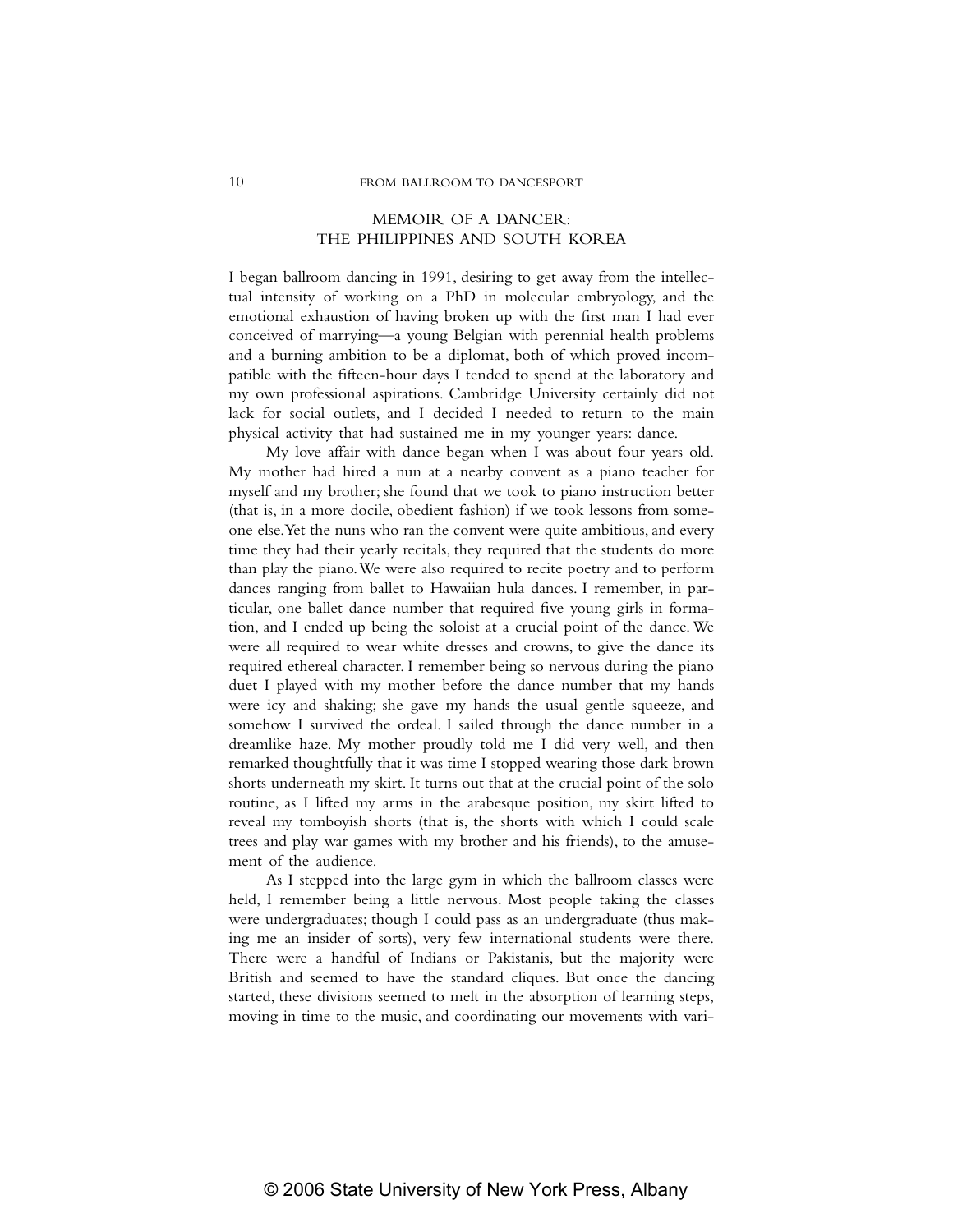ous partners. I found that Austrian and Spanish men seemed much more at ease with partner dancing, partly because dancing was an active part of their cultures. British men, on the other hand, seemed almost afraid of partner contact and were a little more stiff if they were beginners. Spanish men were famous for and much desired for their "Latin hips;" Austrian men were masterful, particularly with the Viennese waltz, with its numerous turns, and especially as many of them did not see dancing the waltz as a threat to their masculinity, but in fact, enhanced it.

I had my first dance competition in December 1990. I remember the excitement of preparing for the event; in some ways, it was like a throwback to high school. Once again, there was a lot of excitement and anxiety over finding the right partner. I sensed that for many of the younger people, finding the right partner also meant hopefully dating them afterward. Since I had begun dancing with the I-don't-want-to-complicatemy-life attitude, I had a relatively easier time. The dance teachers simply paired off single men and women randomly, and perhaps unsurprisingly, I ended up with a young Indian man as a dance partner.

The contest in itself was instructive. It commenced with the beginners, and my partner and I excitedly joined the crowded floor. Numbers were pinned to the men's backs so that couples could be easily identified. The only criterion that I remember being cited was keeping time with the music. My partner and I were doing quite well on the cha-cha and had our friends cheering when he missed one beat, and we were rapidly marched off the floor. He apologized profusely; I simply smiled, and proceeded to watch, with great interest, as the more advanced dancers took the floor. I remember being particularly struck with how diaphanous and revealing the Latin dance women's costumes were, and wondered if I would ever be comfortable wearing those costumes.

# SEOUL, SOUTH KOREA FEBRUARY 1993

"No, no beautiful!" Miss Yon, my *salpuri* dance instructor, half moans and half giggles at the same time.<sup>21</sup> (*Salpuri* is a traditional Korean dance, originally performed as a dance of exorcism by priests, who are traditionally male. It consists of a powerful, yet lyrical series of motions in which the dancer at times seems to float or tread upon invisible water.)

"Look me," she commands as she takes slow mincing steps in front of the single mirror in the room. Her feet alternately rise on the rounded parts of her toes (not on the tips, as ballerinas do) and slide back to rest upon slightly elevated ankles.

I stare and frown.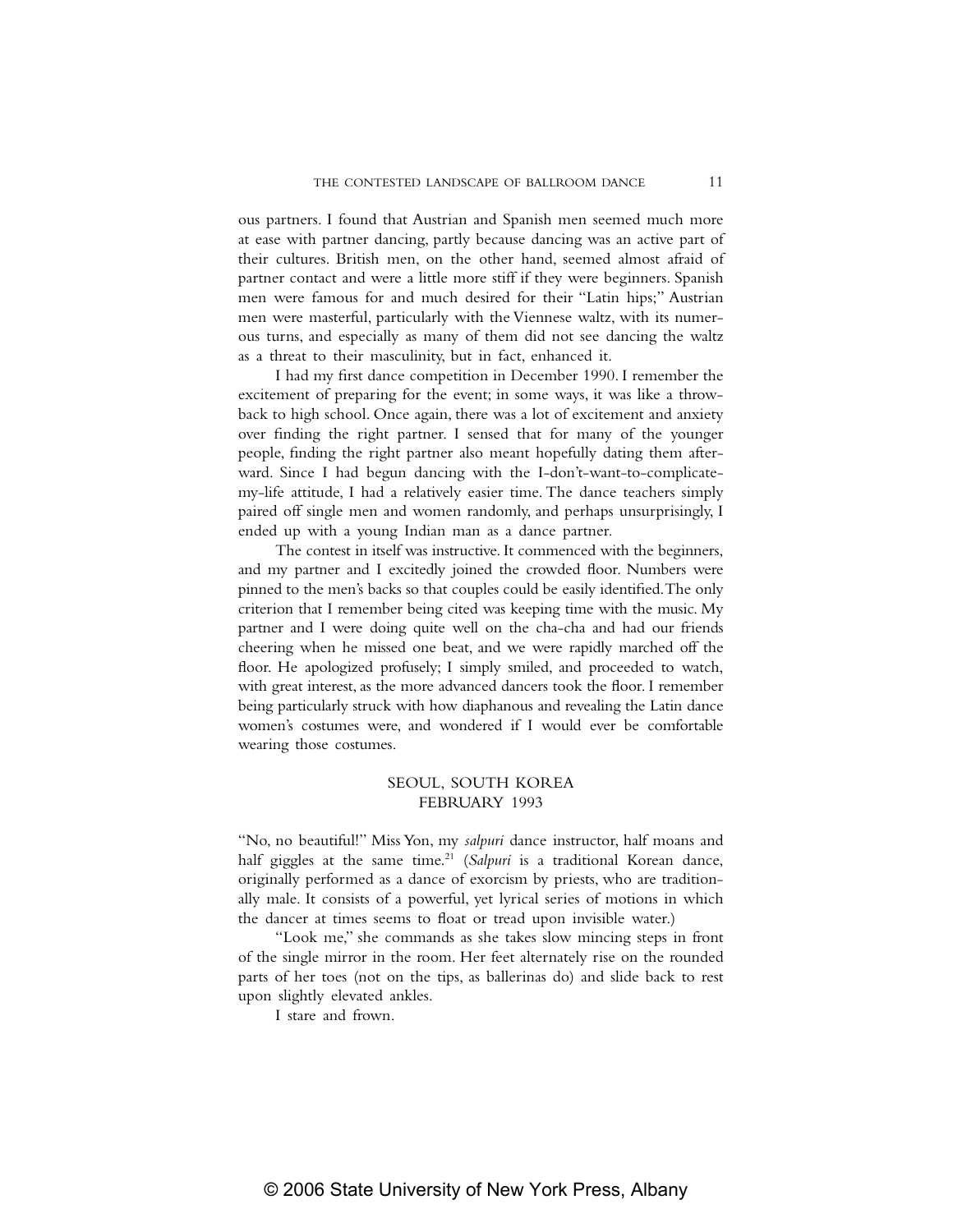"See, no water," she says, mimicking what I have just done: rising to the tips of my toes in the characteristic balletic fashion and neatly taking rapid, sharply pointed steps. "Look, water." Holding me with her eyes, she again executes the same rocking, lingering, semielevated steps that make her look as if she is treading upon the surface of water.

Learning a new dance is like stepping into a new body, I think as I study her movements. Suddenly, it is no longer a matter of course to rise on one's toes and to plié, knees spread outward forming mirror images of each other. So much of dance entails doing violence to certain habits that clothe and contour one's body and the way one moves. Each dance form simply requires a different sense of physicality.

I have no choice but to try to break down fluid motion into a series of incremental movements. It is as if I were trying, mentally, to construct a cartoon version of a movement in real life. My body reflects that jerky, celluloid mimicry of the real that fluctuates between the funny, the awkward, the clumsy, and what has been called "charming" by kinder souls. I shake my head. Steeling myself, I try to execute the movements in a more fluid and less self-conscious manner.

"Good." Miss Yon's dark eyes sparkle. "Next learn."

She takes a silk scarf and grabs one end. Measuring about a foot from the edge, she inserts the cloth between the second and third fingers of her right hand, moves along the cloth till she reaches the other end, estimates what is approximately the same distance from that end and lets the section of the cloth hang between her thumb and second finger, returns to the first cloth border and brings it over her third and fourth fingers to lie between her fourth and fifth fingers. I immediately follow suit with little difficulty.

Learning to use it, though, is no simple matter.

"No, pfinger only." Miss Yon immediately catches an error. "No move!" She grasps my arms firmly. "Pfinger only." She pauses for a moment. "And no hip move. Body, no hip." I realize, with a sinking feeling, that even my training in Hawaiian and Latin American dancing will have to be held in check. The free and subtly sensual wavelike motions of the arms and hips, too, would have to be carefully suppressed, albeit momentarily. Each dance form has its own cultural identity, and imprints itself onto the flesh of the dancer who dares to attempt to master it, and eventually, be mastered by it. To me, the ultimate act for a dancer is one of surrender. A true dancer allows a dance form to dance itself out, using every trembling muscle or screaming nerve; every rise and fall of the breast; every tilt of the head or movement of the eye.

At first I hold my arms and hips stiffly, as if they are enclosed in girdles of iron. Then, as I watch Miss Yon, I realize that in place of the swaying of the arms, a subtle movement of the shoulders and the torso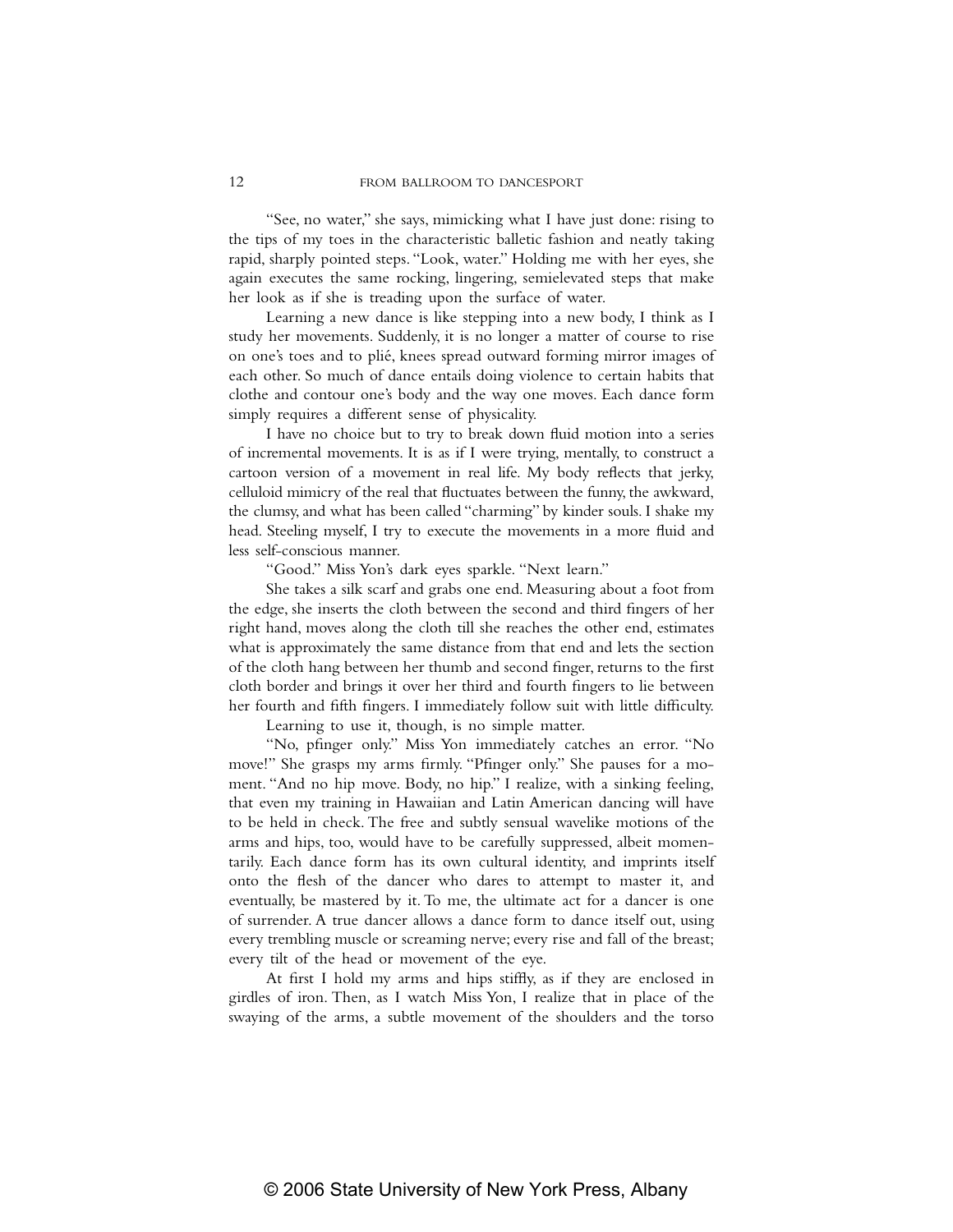creates a similar, but more restrained visual effect: in place of the swaying hip movement, a slightly rotating upper torso combined with the semielevated steps of the feet enable one to achieve different forms of bodily alignment. This, too, creates an image of fluidity and achieves a different form of beauty.

"Kay," Miss Yon's voice is gentle. "Respire. Deep breath. One, two. Three, four. One, two. Three, four."

As I breathe deeply in unison with her, I realize that this cadence and degree of inhaling and exhaling allows me not only to enter more spontaneously into the rhythm of this dance form, but also to assume its various positions and movements.

## MOVING INTO THE U.S.

After Korea, finding outlets for dancing ballroom proved challenging. At Penn State University, I was invited to be part of an elite group of lead dancers at the university ballroom club, but once again, finding a partner with whom to dance regularly proved challenging. Men who liked to dance and were good at it were often already paired with women who, understandably, guarded that alliance jealously. During our courtship days, my husband Davis took one ballroom class with me at a small studio close to campus, but it became clear to both of us that this was not an activity he spontaneously enjoyed. When I moved to the University of Wisconsin-Eau Claire in 1997, I immediately took part in the activities of the UWEC Ballroom Club, and was soon thereafter recruited as an advisor. 1997–98 proved to be a period of great popularity for ballroom on campus. Every semester, on the first day the organization convened, five hundred students showed up, causing the student instructors to have to harness another nearby room, which was not always the best for dancing; that other room often proved to be the location where martial arts and gymnastics classes were held, and consequently, its floors were padded. But because there seemed to be a great demand for swing and its acrobatics, that turned out to be a good safety measure. Hardly an environment for polishing technique, but most students were out there simply to expend energy and to move vigorously to music. Apparently, the Gap khaki commercials, with their catchy music and breathtaking, energetic lifts, had helped spark a craze, and for the two years that I was there, everything from male gigolo outfits with their long gold chains to swing polka-dotted balloon skirts flourished. Since the Twin Cities, Minneapolis-St. Paul, were only about an hour and a half away (depending on the snowfall and other weather conditions), a small group would occasionally carpool for a weekend in order to get to various swing clubs, dance vigorously until the clubs shut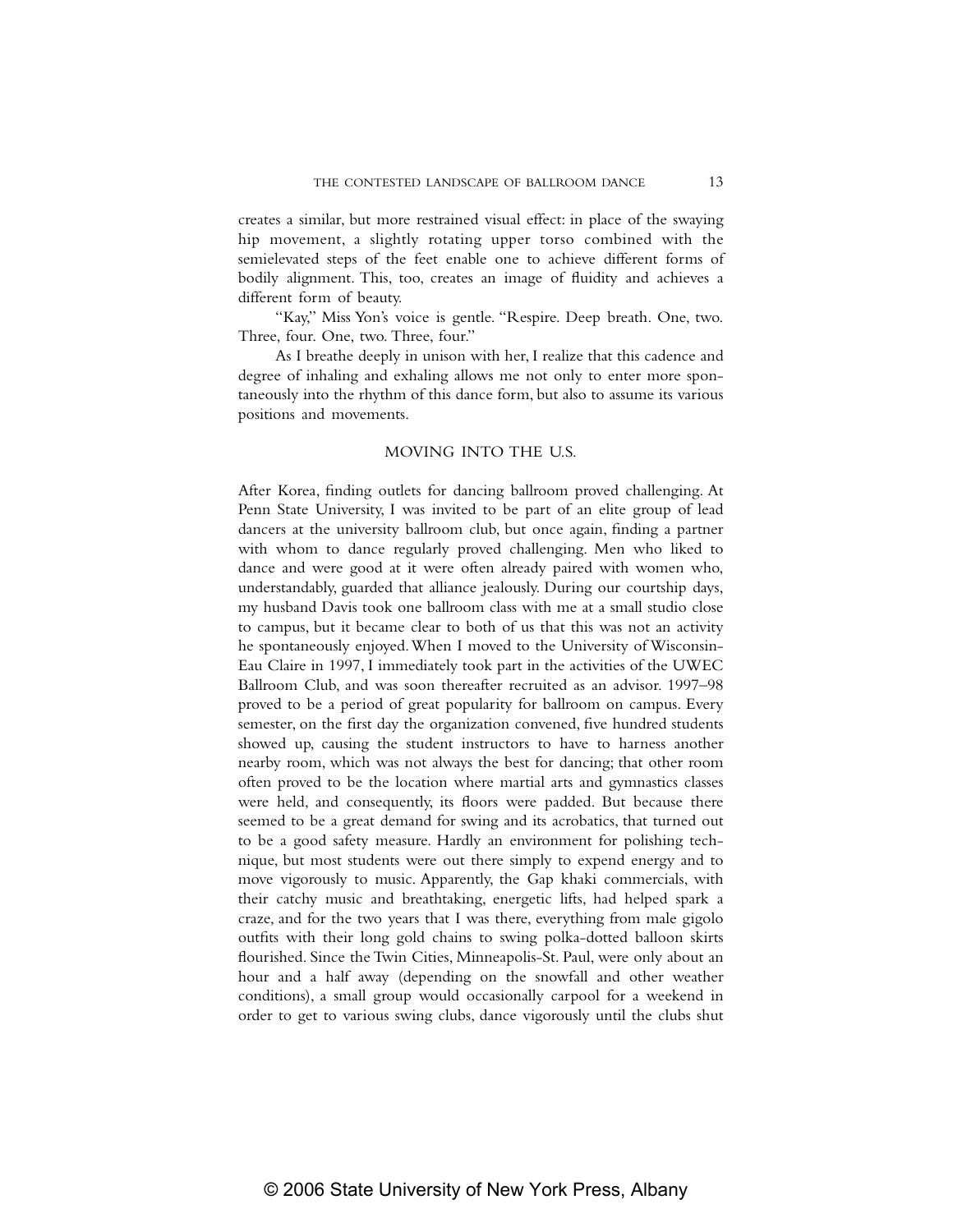down at about one o'clock in the morning (unlike Latin clubs, which would go on all night), proceed to an all-night breakfast place, wolf down what seemed like an enormous amount of food, head for the hotel, shower, and then crash in shared rooms in order to cut on costs. I was the only professor who came along during these stints, but because of my slight stature, I tended to camouflage quite well. I found that having that insideroutsider position (passing as an undergraduate while being a professor on a first-name basis with chosen students) often buffered a lot of potentially awkward situations—undergraduates knew I was there to dance and to share in the physical expenditure and exhiliration of that experience, and treated me with a unique blend of deference and camaraderie. Though many of them called me "Kay," perhaps it was the "Minnesota niceness" that kept the lines clear.

I continued to take lessons at a small electic dance studio, whose dances ranged from ballet, modern, and tap, to ballroom, and continued to go social dancing in groups at several affairs held by the local Elks' Club, with a few stints to "the cities" for United States Amateur Ballroom Dancers Association (USABDA) affairs. I also started performing ballroom numbers with my teacher, Jerry, at local dance concerts and at the university, enjoying the rigor of collaborating on choreographing routines and the slight tension that came with performing. At such times, I came to realize the enormity of the responsibility of leading, because when Jerry failed to remember a series of steps, I would have to surrender to his lead and simply wait until he remembered where to pick up the choreographed sequence. Since I tended to remember the sequence more, we developed the survival tactic of whispering code words to each other (with me thus verbally taking over the lead, while appearing not to), through clenched, smiling teeth, of what steps followed next, while performing, in order to keep unpredictabilities to a minimum.

In January 1998 I finally caved in to curiosity and walked into my first Arthur Murray studio as a student, taking advantage of their advertised first free lesson. My principal motivation for doing so was simply the desire to get better, particularly in terms of technique. I had seen other studiotrained dancers dominate the floor during various social occasions in the cities, and I wanted to learn how to move like that. I found out very quickly that the community at the studio and its ethos were very different from the other dance circles in which I concurrently participated. Most of the people taking ballroom lessons at Arthur Murray tended to be young professionals (often in their thirties and older) who belonged to a certain economic class and level of education, as evidenced in their dress and demeanor. The university ballroom club, hardly surprisingly, tended to attract predominantly undergraduates, with only a handful of faculty or staff members. The other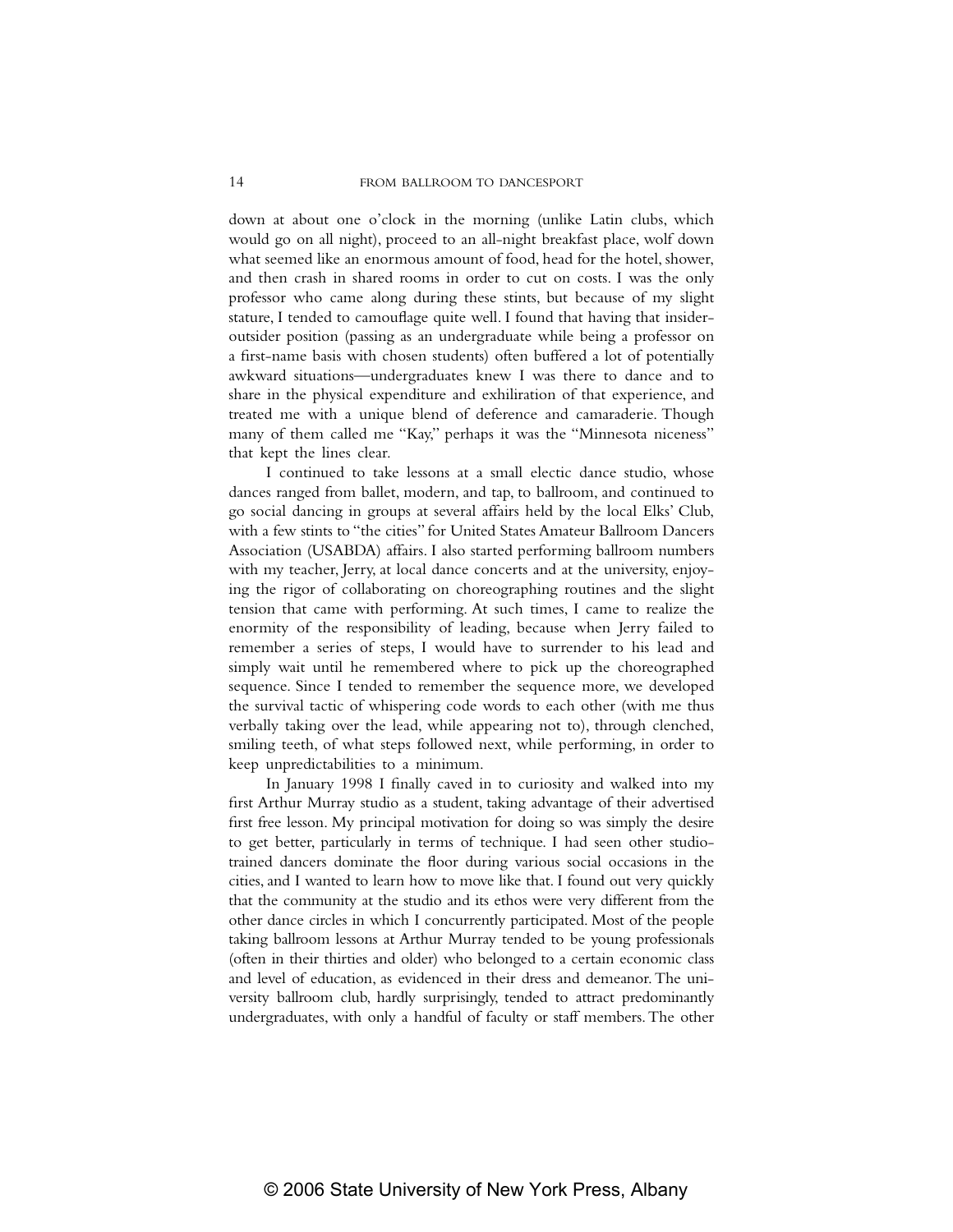studio in which I now cotaught tended to attract people in their thirties as well, but they, unlike the Arthur Murray crowd, were more heterogenous in dress and manner of interaction.

Other ballroom dance students have told me interesting stories about why they first stepped into the Arthur Murray studio for the first time. Leonard Elzie, a fifty-eight-year-old economist, humorously recounted, "I asked a girl to dance. About two or three measures into the song, she stopped and looked at me and said, 'You really can't dance, can you?' So the next day, I went to Arthur Murray to learn how. That was about 15 years ago."22 Sara Hurst, a forty-nine-year-old veterinary office manager and former medical technologist, said: "After being divorced, another friend and I were looking for a safe, smoke-free environment to meet people. . . . I was hooked immediately."23

My first lesson involved meeting my teacher-to-be, John Speros, who also turned out to be the owner of the studio, and explaining my dance history. We then proceeded into introductory steps in a number of dances, ranging from the foxtrot and waltz to the cha-cha and the swing. Since John saw that I knew a fair bit and could instinctively follow, he began stressing foxtrot technique on the very first day. The first thing I learned was to take a "heel lead" and "peel off" the front part of my foot as I walked backwards in closed dance position. Never had walking seemed so complicated. Through all of this, John kept a steady stream of conversation going, and I quickly learned that to survive in this setting, particularly during practice parties, one had to learn how to converse and dance at the same time, while also navigating the flow of human bodies moving across a crowded dance floor and hopefully never stopping, missing a step, or crashing into someone.

Old-world etiquette was an integral part of studio culture. During group classes, we were always encouraged to clap our hands in appreciation of our partners, regardless of whether or not the step was accomplished correctly and with perfect precision, before we rotated on to the next partner. At parties, though both sexes could freely mingle and seek out partners as the next piece of music would be announced, gentlemen were expected particularly to thank their partners and escort them back to their seats, and ladies to be gracious about having been asked to dance. Unlike club dancing, where some men took advantage of the situation for inappropriate intimate contact, decorum strictly demanded that no such exploitative behavior occur, particularly between teachers and students. If a newcomer looked like he was being predatorial towards women, often a male teacher would cut in. Women, regardless of the level of expertise of the men, were expected to follow the man's lead, even if the man was dancing completely off-beat, which often happened with the mambo, since "breaking" or moving on the second beat was not easy.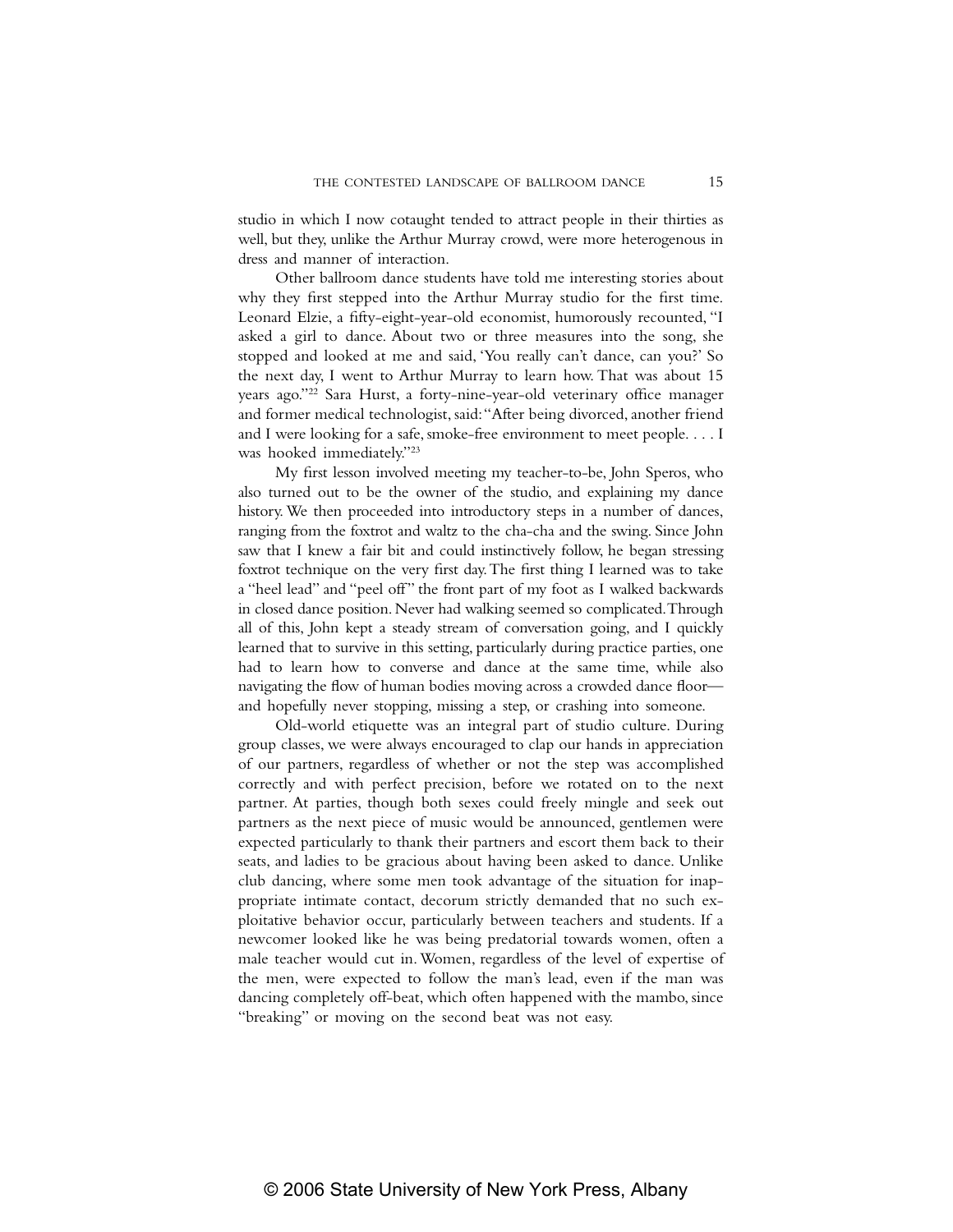### STUDIO LIFE

When I asked several students at the studio at which I took lessons to reflect on the gender politics of leading and following, I got a broad range of responses. Fred Roberson, a database administrator, laconically replied that he did not reflect much on this at all. His wife, Anna, a teacher and school counselor, confessed that occasionally, "when the leader doesn't feel the music, I want to lead." Ann Mock, a receptionist, diplomatically replied that she thought "both roles [leading and following] are equally important," but her husband, David Mock, a history instructor, had a lot more to say: "The fact that the man leads is NOT gender politics. Someone has to lead. . . . It has nothing to do with 'gender politics.' And do I think of it? Of course not. I'm too concerned about keeping my partner from being creamed by someone who is going against the line of dance or who is going to do some snazzy step that takes four times the amount of available room."24 Irene Padavic, a professor, delivered a rebuttal to David Mock's sharp rejoinder: "I think about it all right, and I find it anachronistic and annoying. It's one reason I prefer international folk dance. By the way, dancers in that genre simply quietly did away with the male-dominated elements when this style became popular in the 1970s (it need not be a man at the head of the line now, both sexes dance in lines that were singlesex in the old country, etc.). I don't know why they survive intact in the ballroom community."25

A number of women, including Pat Erdman, a seventy-nine-year-old retired judicial assistant to the Florida Supreme Court, interpreted the question to be asking whether she minded dancing with women instructors (since statistically, women, both as instructors and students, still outnumber the men, about four to one) and replied, "Women instructors are very good and I don't mind dancing with them informally."<sup>26</sup> Eloise Harbeson, a seventysix-year-old retired director of library services at Tallahassee Community College, echoed Pat's remarks and added that she thought of ballroom as a sport and therefore thought that everyone, as part of a team, had a part to play. Ron Hancock, a sixty-six-year-old civil engineer, replied, "In our society, it is easier if the man leads and the woman follows. Each is quite difficult and necessary for ballroom."27

Yet trading places, for most people, is not an easy thing to do. It is not simply a matter of committing, to muscle memory more than cognitive memory, the timing and the oppositional correlatives of the patterns of steps of the various dances. More than that, it entails, in effect, an entire personality change. Most leaders become accustomed to occupying the role of being the brain or the general of the operation—planning ahead, taking the initiative, being decisive. Most followers acclimate to the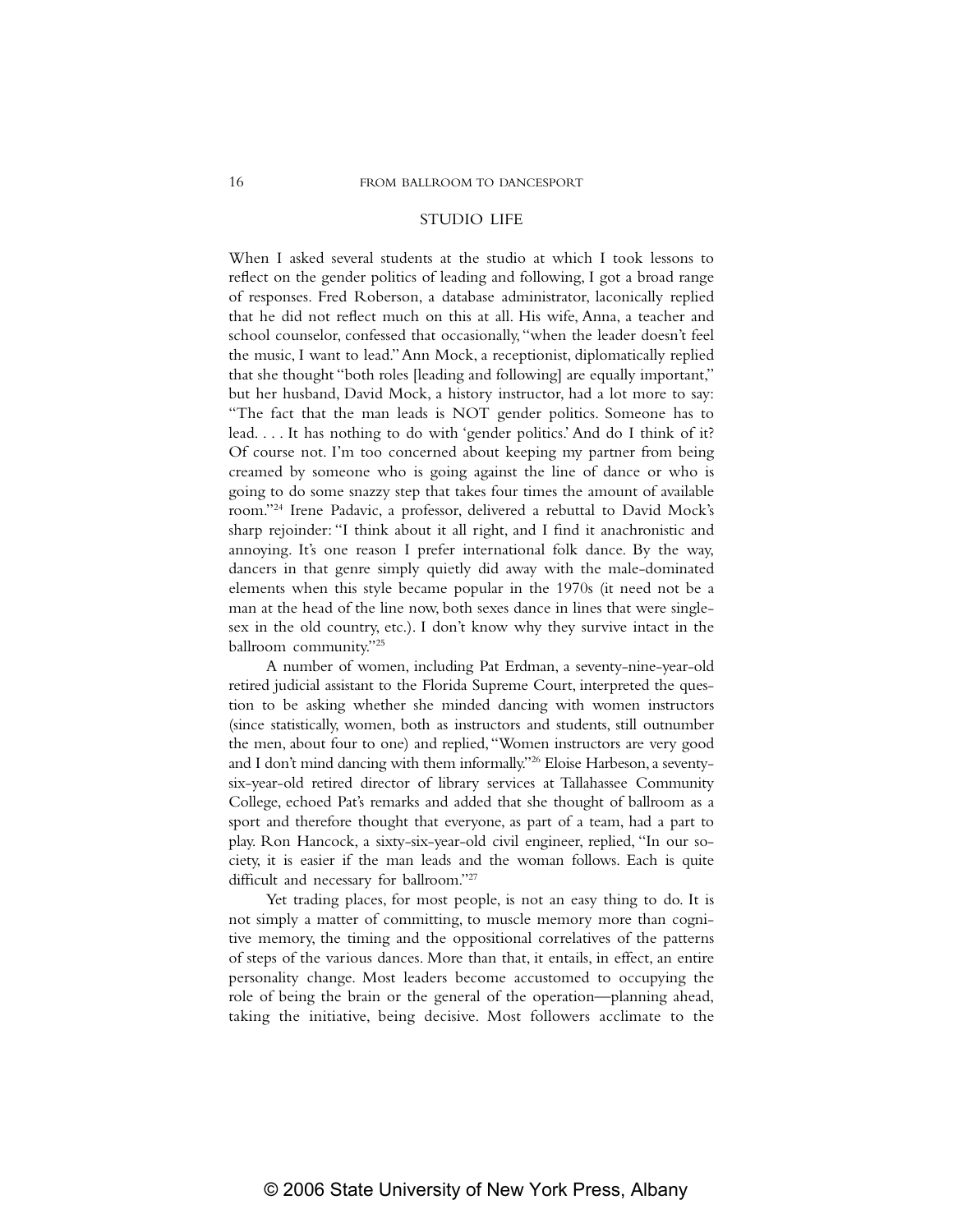"mirror-imaging" condition—remaining open and sensitively attuned, responding only when prompted, resisting the urge to think that one knows exactly which step is coming next before the cue comes.

Interestingly, questions concerning possible racial and class depictions implicit in the different dances, or the histories of the dances, did not raise an animated set of responses. Most students who came to the studio tended to be pragmatists and remarked that they had never really thought much about these, or that though the histories were interesting, they were essentially irrelevant to learning how to dance. Their responses tended to mark me as an outsider—perhaps even one who threatened to lessen the amount of enjoyment they derived from ballroom by raising questions concerning its depictions of race and class. Tricia Kiser remarked, "To me, dancing is an interpretive art form in which you perform a role. You act snobby and snooty for the Tango, formal and aristocratic for the Waltz and so on, but I don't see it as a commentary on a particular race or class."<sup>28</sup> The irrepressible David Mock effectively turned the question on its head by responding, "What *are* the 'implicit depictions of race and class in ballroom'? That most blacks and most poor people don't like ballroom dancing? . . . There's nothing that keeps anyone from ballroom dancing. There are lessons at FSU [Florida State University] that are \$5 a semester, but the racial and socio-economic picture is the same there as at Arthur Murray's or the American Legion on Tuesday nights. What about *ageism*? Most of the people who ballroom dance are old."<sup>29</sup> Irene Padavic gave as balanced and empirical a response as possible, given her background as a sociologist: "In Tallahassee, the majority of ballroom dancers are working- or lower-middle class, in my observation. So there seems to be no sense here that it's for elites. As for race, I think I have never seen a non-white man. Non-white women are somewhat more common, although the two times I have seen black women at my regular ballroom dance they never returned."30

One of the first things I learned about studio culture at Eau Claire was that one had to be very careful, particularly in negotiating that student-teacher relationship. Despite the no fraternization rule within the Arthur Murray system, I was told that older single women, in particular, tended to fall in love with their instructors, and jealously guarded their "territory." A male instructor who became a friend told me how, in the past, all instructors were required to have studio names (as opposed to their real names) in order to prevent students from finding out where they lived and in effect stalking them. He also confided that there was once an older woman who had written a formal letter to the studio owner, requesting that he be

 $\infty$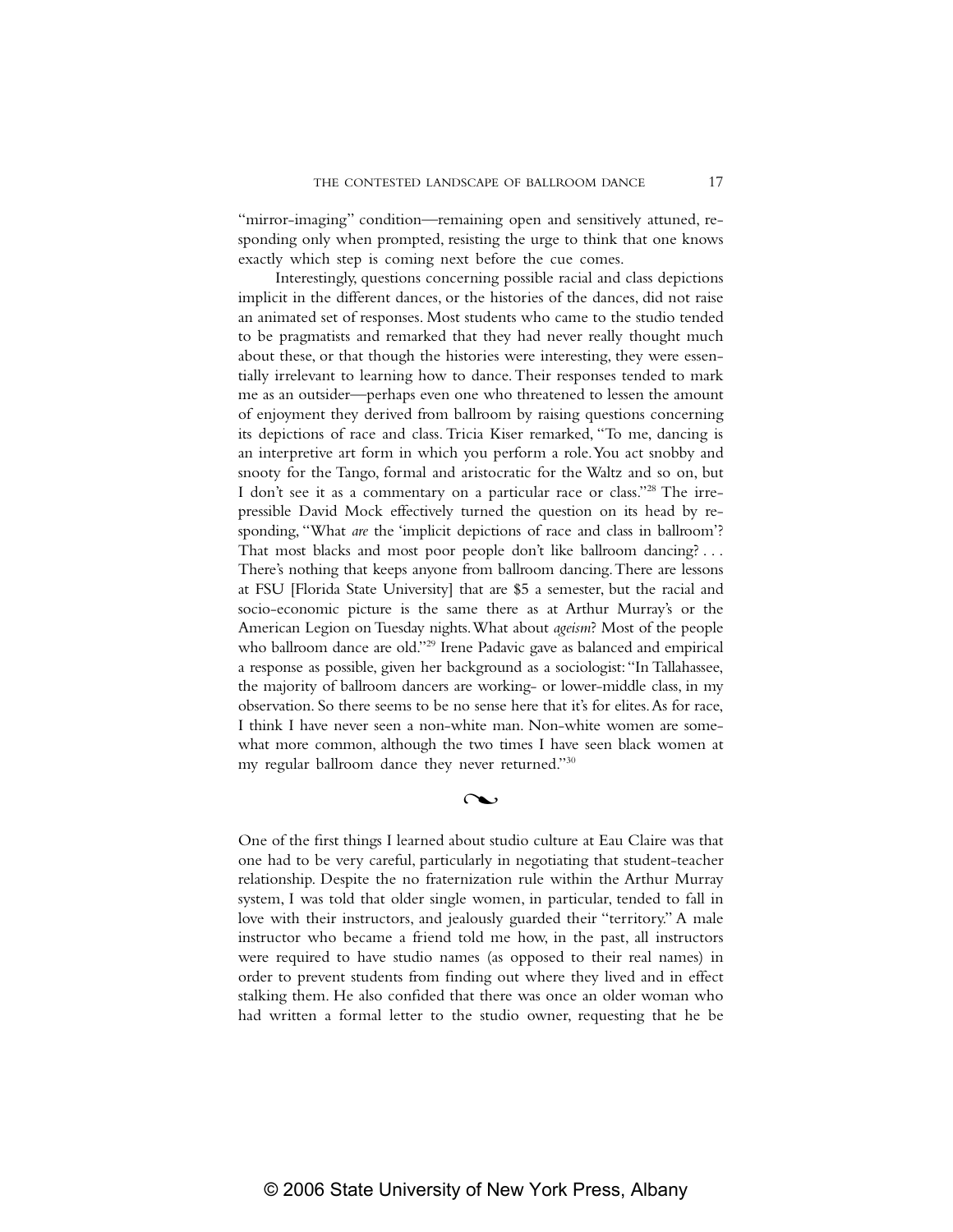allowed to take her home after a party. I asked him why taking her home would present such a problem; he laughed and said taking her home was a euphemism for something more.

When I asked students at the Tallahassee Arthur Murray studio to reflect on the challenge of maintaining friendships and professional relationships in spite of the intimacy of continually working together and possible attractions, hardly surprisingly, the married couples had no problems with maintaining that border, while singles admitted to having to work harder at it. Sarah Hurst, a divorcee, formerly married to a nondancer, replied candidly, "This is a tough one. It is very easy to let emotions get a free rein when you are working hard in an intimate posture with full body contact. . . . Keeping conversations on a light and jovial level is my best means of maintaining a friendly yet professional relationship.... Although sometimes when one of those little moments of ecstasy occurs, it's hard not to fall in love with your partner for a minute."31

The issue of harnessing one's emotions to appropriately express them within a context of professionalism brings up the related issues of whether one needs to feel something for the person one is dancing with in order to dance well, and whether acting out a role or simulating a virtual emotion in order to interpret the mood of the dance is necessary. The majority of the respondents replied that one needed genuinely to feel something but each interpreted what that feeling was differently. Fred and Anna Roberson replied that respect was the most important but that it was a big bonus when "your partner has a feel—and a flair—for the music—its dynamics, its rhythm, its mood. It is less enjoyable to dance with a wooden or milk toast partner."32 Pat Erdman replied that what was most important for her was that her partner remain "thoughtful, tactful, never hurt[ful of] my feelings."33 Sarah Hurst spoke of feeling "comfortable as a prerequisite to not dancing stiffly," Ann Mock, of the need to like someone, and Ron Hock, of "feel[ing] the music and the excitement and enjoyment of your partner" as an imperative to dancing well.<sup>34</sup> Only Eloise Harbeson, a goldlevel dancer who is a veteran at competitions (and thus the art and sport of competitive performance) replied, "You need to have confidence in the partner's ability. If you mean 'feel something' to be like a sexual feeling, it is not necessary. One may need to give the appearance of a relationship in competitions and exhibitions."35

#### $\infty$

Ballroom studio culture is a highly stable one. Every month, a schedule of group classes, ranging from beginners, to bronze level, to silver and gold levels, is announced. The dances range from the smooth dances (foxtrot,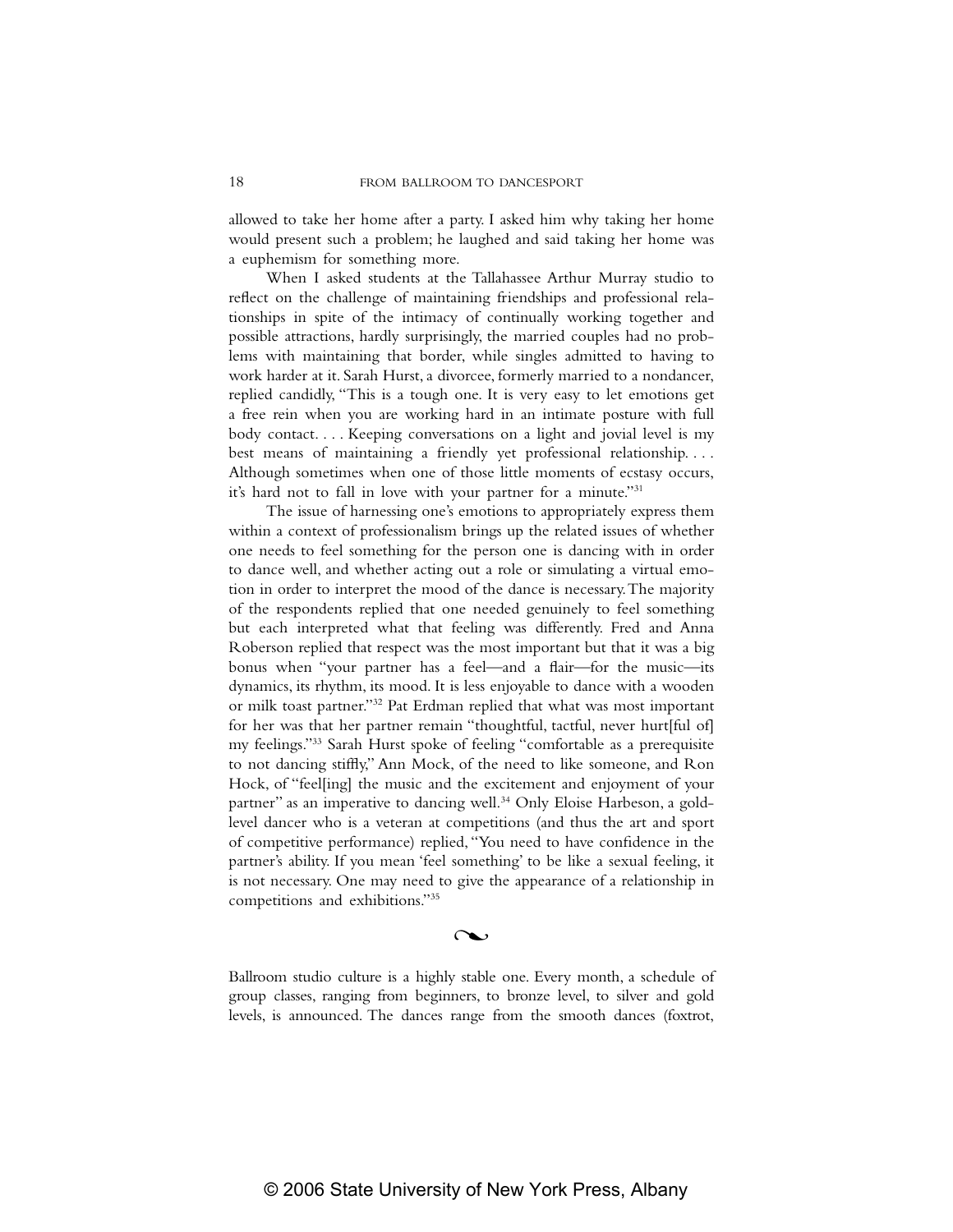waltz, tango, Viennese waltz), to rhythm dances (rumba, chacha, mambo, samba, East Coast single and triple time swing, merengue), to country dances (polka, country waltz, two-step, West Coast swing), to more unusual repertoires, like the Argentine tango or the Lindy Hop, and occasionally, an international style of ballroom (as opposed to the American style), like the quickstep. The stability extends to the decorum of these classes: men are asked to line up on one side of the room, women on the other side. The leaders' (men's) parts are first broken down and demonstrated, and then the followers' (women's) steps are analyzed and shown. Then a couple demonstrate the steps in tandem, where either two teachers dance, or a student is selected to perform the step with the instructor teaching the class. Men and women pair up, trying the steps in keeping with the instructor's counting, first without music, then with music. Rotation occurs, ideally, with military precision, with women moving in a clockwise motion to the next men, who stay stable—the anchors who maintain the order of who is supposed to dance with whom next. The goals of these group classes include the practice of well-known patterns for the more experienced dancers and the introduction of new patterns for both veterans and newcomers alike, for possible further refinement in private lessons with studio teachers.

Private lessons, which are scheduled in consultation between student and teacher, occur depending on which package the student purchases; in general, meetings range from as many as two or three times a week to once in about a fortnight. Private lessons or coaching lessons are really what are expensive about doing ballroom (usually costing between about \$80 and \$125 for forty-five minutes), but it is usually through such lessons that one improves dramatically in technique and develops competitive routines. Every week as well, usually during Friday evenings, the studio sponsors practice parties, and students get a chance not only to practice as many dances as they would like, but to dance with as varied a number of partners as they can find. The ratio of women to men is usually not quite equal (roughly about two or three women for every man), but men and teachers (who function as male, whether they happen to be men or women), out of courtesy, attempt to rotate partners, though some couples choose to dance only with each other. After a certain number of lessons, students test out of a certain level by showing that they know both the names (or figure titles) of a sequence of steps and the steps theselves by demonstrating them in front of an instructor who is not their teacher. Just like any ordered school curriculum, the ideal is to advance from one level to the next (beginner, associate bronze, full bronze, associate silver, full silver, gold star, gold bar) in an orderly and thorough manner.

When I asked the students to talk about why they continued dancing, their answers were similar. Sarah Hurst replied that her motivations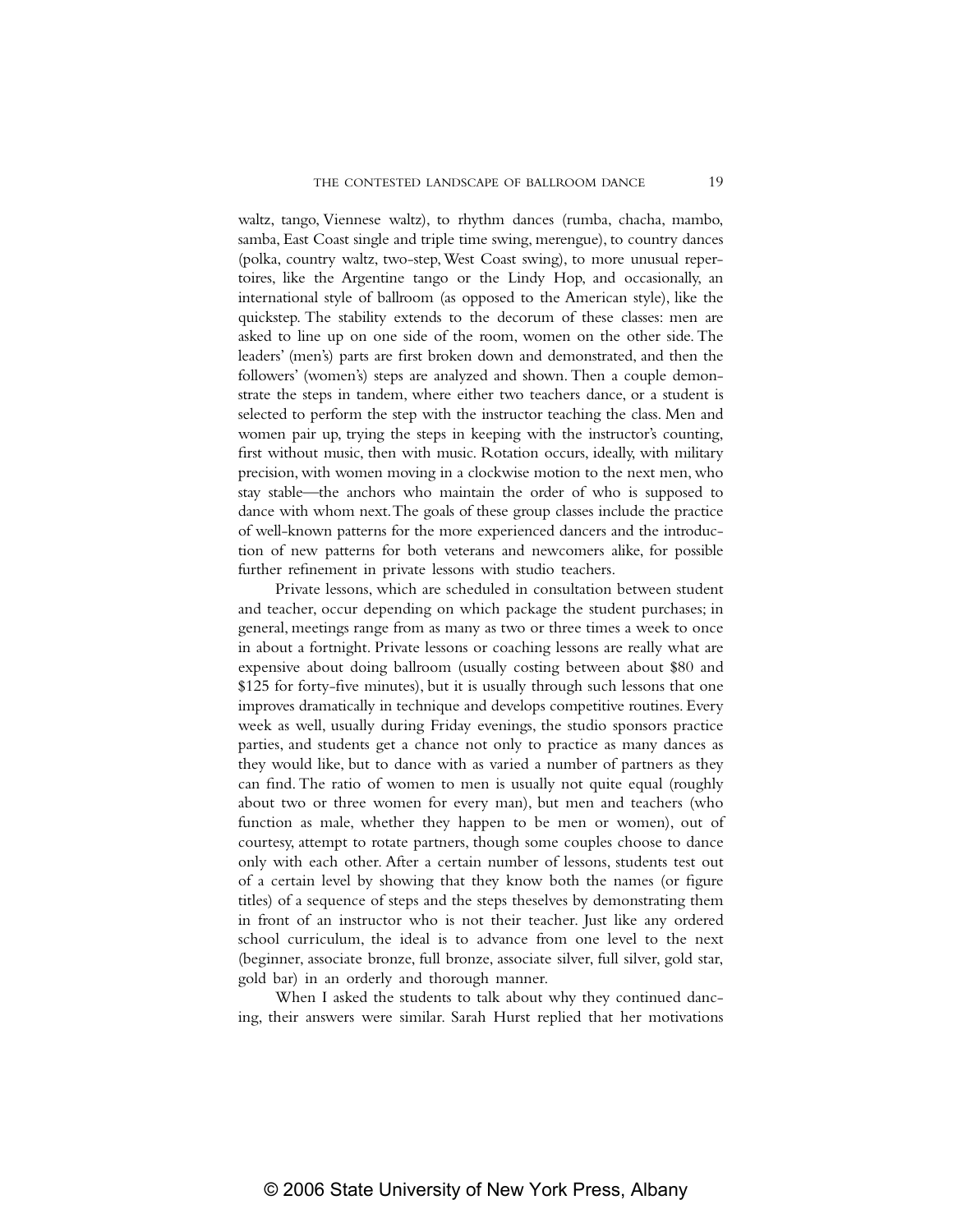included "exercise, social contact, and mental health."36 Ann Mock spoke of an "addiction" to the enjoyment of dancing, which Fred and Anna Roberson seconded, speaking of themselves as "hooked."37 Patricia Erdman replied that her primary doctor always asks whether she is still dancing because this keeps her happy and healthy, and Ron Hock spoke of the "challenge to improve" as one of his primary motivations.<sup>38</sup> Yet the reason for this enjoyment remained vague until I posed the question of what they found to be the most rewarding and frustrating aspects of being part of the studio system. It turned out that several pointed to the security that the studio system enables. Eloise Harbeson spoke of the rewards that "dancing with excellent dancers . . . and wonderful friends . . . in a safe environment" presented.39 Leonard Elzie added, "It's a good atmosphere because everyone is always upbeat and supportive. Most frustrating—cost of lessons limits how much I take. Other frustration is that I can't remember the figures after the class is over—but that is me."40 Sarah Hurst echoed a few of Leonard's insights: "The most rewarding are the quality of the instructors and the consistency of the music and surroundings. The most frustrating aspect is the requirement to complete a certain number of private lessons in order to advance through the levels of competence."41 Irene Padavic was the only one to actively critique the economic structure behind the lessons, revealing that most clientele prefer not to see these "natural"-seeming substructures that she addresses head on: "The most rewarding for me is having such competent instructors. I care a great deal about technique and feel that I learn a huge amount in each lesson. I don't like being pressured to increase my participation into the realm of showcases and competitions, however. I realize that the instructor/student interaction is a market-based relationship, but I have indicated the services I'm willing to purchase and not purchase, and resent attempts to sell me on more."<sup>42</sup>

There is something about the studio that creates an insulated and secure environment. All men are implicitly expected to treat all women with gallantry and courtesy and to lead with gentleness and firmness, thus keeping at bay the ever-lurking cultural presumption that men who dance are not masculine enough. All women, regardless of their age, physical appearance, or weight, fulfill, during that brief moment of communion through dancing, their fantasies of beauty and grace. A young-looking and slim grandmother in her fifties once confided that she thought the reason why so many women like ballroom dancing is because pairs dancing allows one to come close to being "hugged" while dancing. Unlike Latin club dancing, where a man can often take dancing the merengue as a license to slap his pelvic area close to a woman whose name he does not even know, or swing dancing, where a man can presumptively think dancing swing well means manhandling women into doing stunts (a potential peril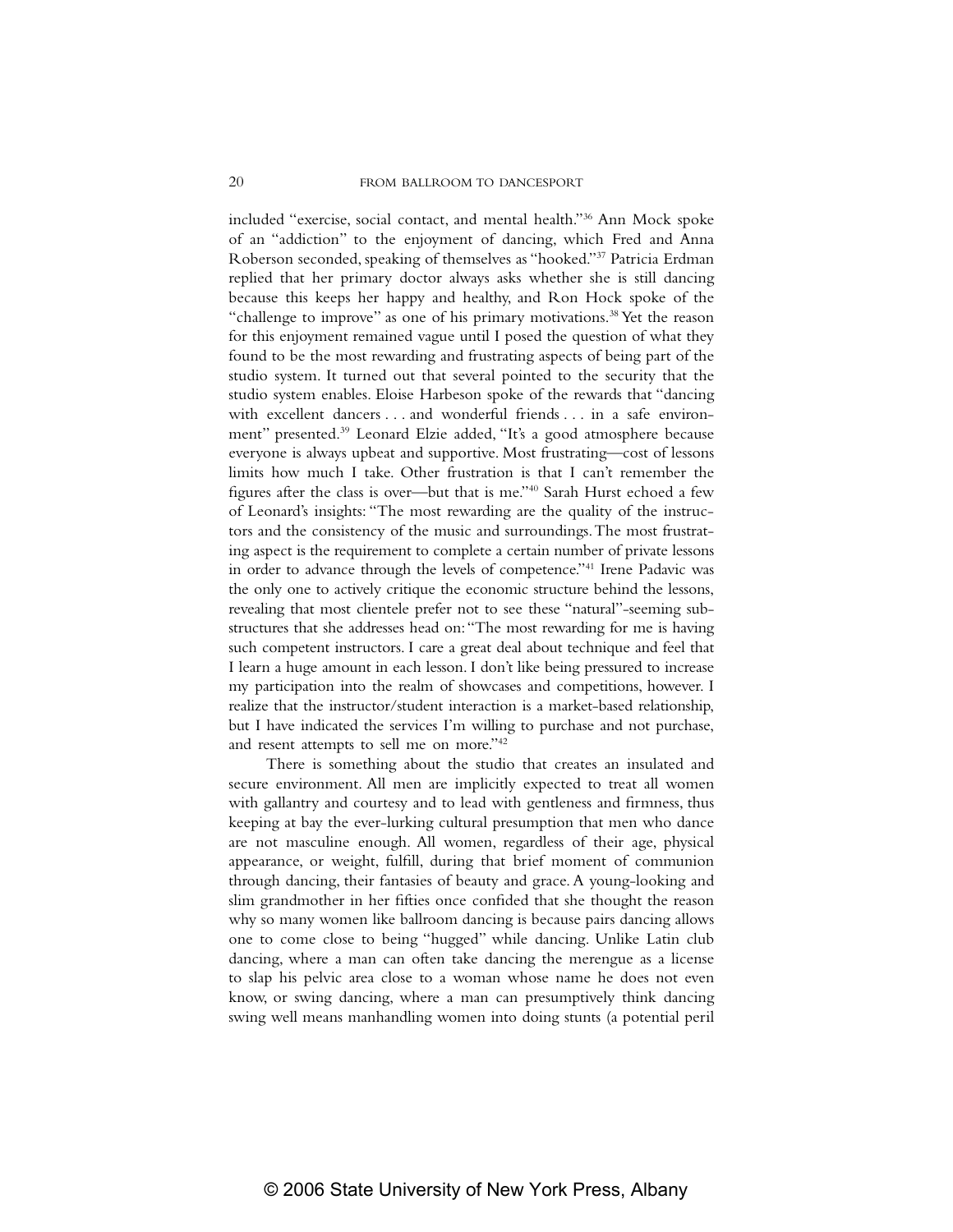I often faced as a five-foot-one-inch tall woman of slight stature), studio dancing provides a safe space, both in terms of etiquette and the physical expenditure of energy.

Yet another draw to the studio appears to be an element of prestige. Studio dancing is associated with discipline and technique; in comparison, "street" or "club" dancing is associated with spontaneity of expression and movement (along with smoke and alcohol). The outspoken David Mock replied with his blunt wit, "Ballroom is unique because it is orderly, mannered, refined. An illiterate and uncoordinated ape can do club dancing."43 As I dance in several circles, once again, my insider-outsider perspective is instructive. At the Tallahassee American Legion Monday night dances, the crowd is highly varied in more ways than one: college students who belong to the Florida State University ballroom club come, as do ballroom aficionados of various types, whether studio trained or trained by independents, and country western dancers. Although there is a bar, unlike allnight clubs, no one shows any discernible signs of inebriation or does uncouth things like fling ice water or alcohol on the dance floor while laughing hysterically. College students usually dominate the floor during fastpaced swings, experimenting with lifts and stunts. Country western dancers enthusiastically take the floor with their acrobatic multiple turns when West Coast swings or two-steps are played. When music that can be interpreted in different ways, such as a waltz or a cha-cha, is played, numerous styles are showcased, ranging from the ballroom style, with its big top and elegant, long lines for the waltz, or its sensual Latin hip motion, for the cha-cha; or the country style, with its agile footwork and quick turns.

Yet despite the coexistence of different styles on the dance floor, one finds very few people who can move across the different communities. It is not simply an age difference, or the fact that people run in different social circles; neither is it simply not knowing enough common steps, though that is part of it. It is also the fact that different dances have different body languages, and translating across these bodily vocabularies is extremely difficult, and at times, unsettling. Ballroom dancers, particularly studio-trained ones, lead, oftentimes, from the chest or upper body, and often dance in closed position (that is, with the abdomen and hips in contact); those trained in a different tradition tend to lead from the hands and legs. These differences in styles of leading often render the points of communication between bodies incommensurable. Studio-trained dancers who advance beyond the basic level are trained to pay attention to the subtlest nuances—for example, whether it is a toe or heel lead; where the head has to be angled; how one styles one's hands. Dancers trained in a different tradition tend to be more concerned with moving to music in a rhythmical sense, maximizing their enjoyment of the movement in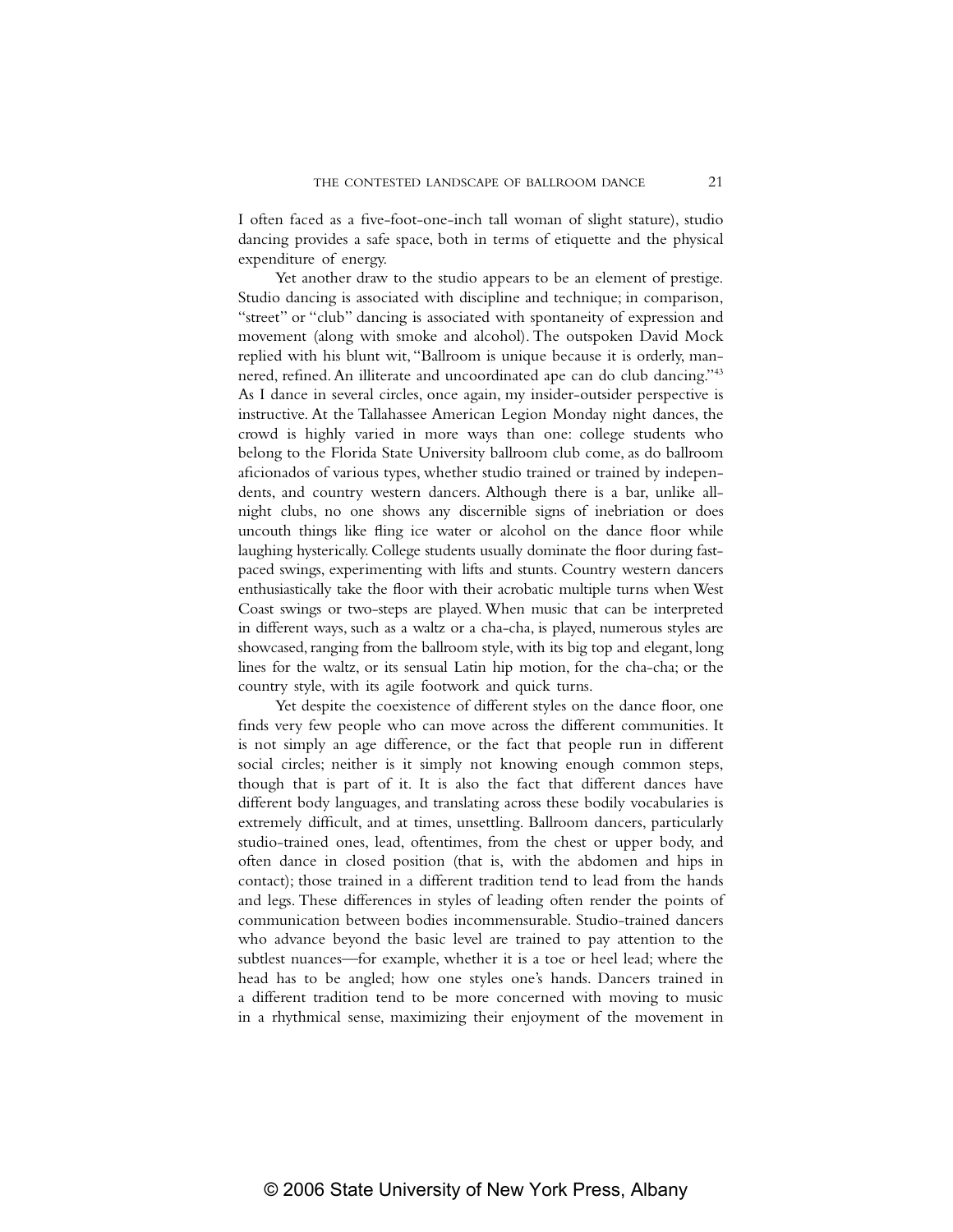conjunction with the music. Country western dancers often use what seem to ballroom dancers like a dizzying number of turns, and swing dancers often incorporate aerials that ballroom dancers find dangerous, particularly when dancing with someone whom they do not particularly trust. Whenever I dance with someone who comes from a different dance tradition, whether male or female, it is of utmost importance to me that I remain sensitive to that person's level of comfort. Often, I half-jokingly beg the men to be gentle, particularly if they have a penchant for leading multiple turns; if they seem intimidated and constantly apologize for making a mistake while leading, I engage in lighthearted conversation. With a woman, I tend to lead simply the basics first and progress upward only if I sense that she is comfortable and confident. With other competitive female dancers, I attempt to lead more complicated and obscure moves, such as the *maxixe* in Samba, or several variations of the foxtrot twinkle, or the Tango *la puerta*. Moving across the leaders' and followers' parts, in addition to knowing formal patterns, and being flung into occasions where I have only my instincts to fall back on makes me appreciate the different skills that effectively leading and following necessitate.

I know that some women are uncomfortable with dancing with other women in social settings, and if I am aware that that is a problem, I simply do not ask them. But if men are not comfortable with a woman leading another woman perfectly willing to dance with a woman, there is nothing I can do about that. One of my tall female friends once whispered to me as we poised our bodies to begin a tango while we danced at the American Legion, "Do you know how many rednecks around here are uncomfortable with two women dancing together?" This was the first time I had heard of this, and I could only return a shocked look. "Ah," she said, throwing her nose humorously in the air with the exaggerated flair characteristic of the international style of the tango, "but we are secure enough in our femininities not to worry." And off we went. A few more dances down the line, a man invited me to dance with the words, "You do dance with men, too, right?" I grinned and accepted. Yet another young man, who was also a former trainee at the Arthur Murray studio, playfully remarked as he led me to the dance floor, "This time, you'll follow for a change."

#### $\infty$

I joined the Tallahassee Arthur Murray studio as a trainee in August 2000. What principally attracted me to the training program was the potential for improving my dancing and advancing through the levels at a faster rate than a regular student program would. I had already been teaching ball-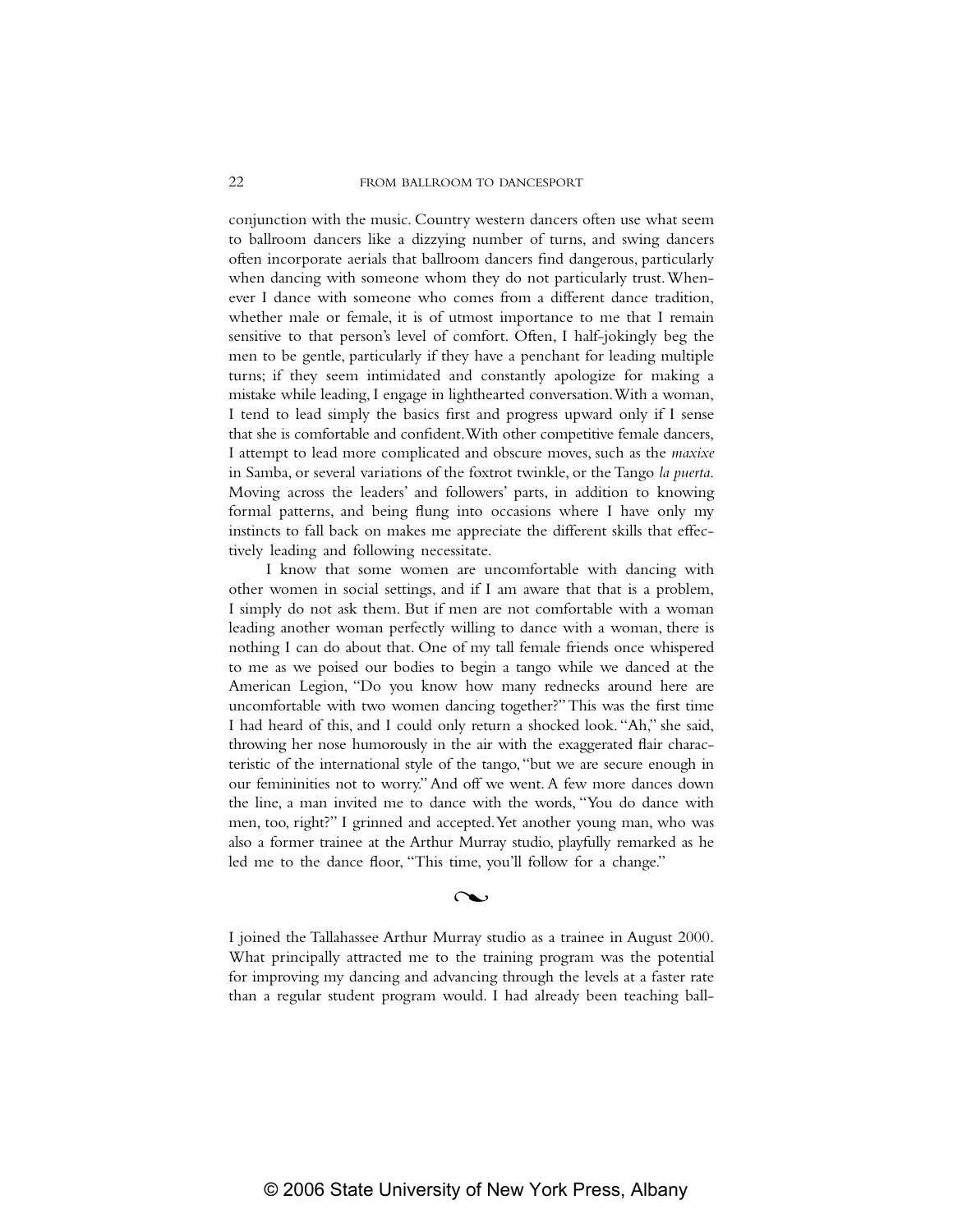room informally for a number of years: as an advisor to the University of Wisconsin-Eau Claire Ballroom Club, as a coteacher and demonstrator at a small studio at Eau Claire, as a dance consultant for several student groups at St. Lawrence University, and as an instructor of ballroom at the State University of New York in Potsdam. The instructors at the Arthur Murray studios at Eau Claire and Ottawa half-jokingly called me their "ex-officio" instructor because I often ended up leading at parties and group classes because of an imbalance in the gender ratio, and because new students tended to ask me to teach them a few very basic steps, which I willingly did.

I found, though, that being part of the studio system as a trainee (that is, a volunteer under training without pay, a choice I made as I did not want to jeopardize my duties as a university professor) changed a number of things. Particularly as a trainee (once again, another insider-outsider position: not quite a paid instructor, not quite a student), earning no money, but spending a lot of time at the studio, assisting with demonstrations and basic classes, there were a lot more demands on my time and energy. There was also the requirement of fitting into the cultural milieu of the studio, which I found very different, particularly from the Ottawa studio—the Tallahassee studio is a much more relaxed and social atmosphere, and so there is a greater stress on "goofing off" and having fun. Unlike the Ottawa studio, which often had elegant themes for its festivals, the Tallahassee studio, as its first theme party when I became part of its staff, had an "inside-out, outside-in" motif. I came wearing a shirt turned inside out, but was amazed to find the rest of the staff had gone well over the required limit: underwear worn over jeans; panties slung over heads like hats; teeth colored to resemble decaying cavities. I knew then that I had entered a different cultural milieu.

I sometimes felt that the analogy to being on call was an accurate depiction of the arrangement as a trainee. As someone at the bottom of the proverbial totem pole, I had to make myself as available as possible or run the risk that someone else could get assigned; at any time, an appointment with a potential student could be scheduled or cancelled. I found that the most important skills to being an instructor, particularly at the beginning level, were more business oriented rather than dance oriented. Even though one might be tired or stressed or discouraged, one had to force oneself to be supremely cheerful, perky, and outgoing, joking with students, or being attentive to their every need or anxiety. The usual ritual involved giving the studio tour and then beginning the basics of the general package, which usually included the foxtrot, waltz, rumba, and swing, although occasional deviations, if the student was particularly interested only in Latin dances, were allowed. We had a basic vocabulary to employ in teaching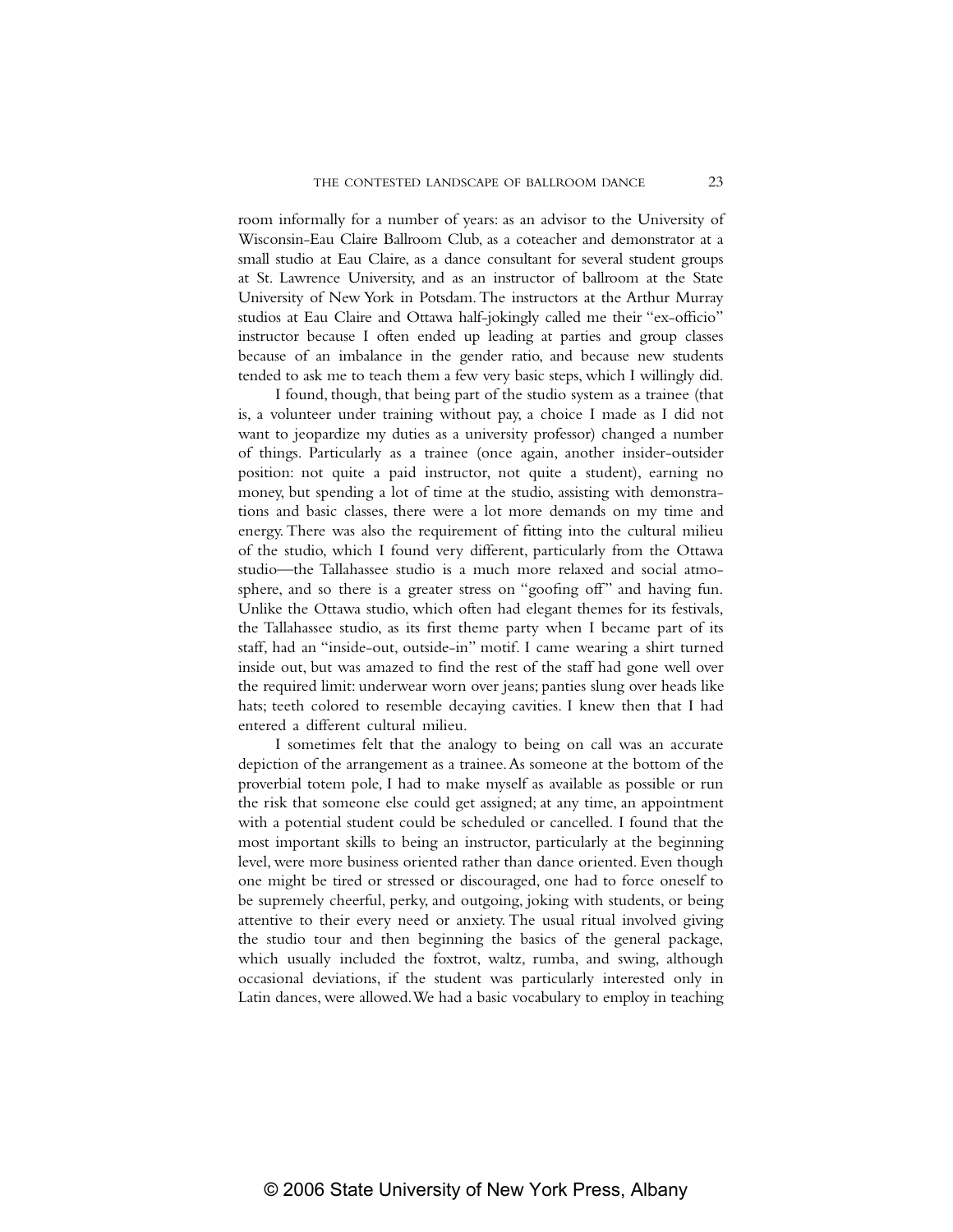steps, including walking steps (whether forward or back), side (or "excuse me") steps, box steps (a composite of the walking and side steps in the figure of a box), rocking steps (shifting weight alternately from a front foot to a foot placed behind), and triple steps (tiny, shuffling steps done in triples, quick time). Thus, the basic of the foxtrot involved (for the man) two forward walking steps, executed as two "slows," and two "excuse-me" steps to the left, done in quick time. The waltz involved two half boxes, done to three-quarter time. The rumba, also composed of two half boxes, was taught to a slowquick-quick time. The triple swing involved a rock step and two triple steps. The triple steps were often the hardest to teach because they involved quick, coordinated movement, in time to a fairly fast beat, which not everyone could do quickly. If a student was having difficulty with a triple step, then we were instructed to shift to a "single" swing, substituting a simple weight change for a triple step, thus preventing the peril of frustrating the student.

When I attended a training seminar in Atlanta in October 2000, I was struck by the rhetoric employed to discuss the business and art of teaching ballroom. One of the lecturers gave a long talk on the differences between a university professor (who, in his caricature, disinterestedly went on and on without audience contact) and a ballroom instructor (who, in his model, was perfectly attuned to every single need his students had both in terms of dance and emotional and psychoanalytic terms). It became clear to me that the main distinction (in terms of institutional arrangements and cultural characterizations) is that whereas university professors have the "leisure" of teaching required classes, and society in general values education as a means to a practical end, ballroom instructors have to cultivate a *need* for continuing to dance, and ballroom lessons are considered a luxury, rather than a necessity to being successful in one's chosen professional career. Thus, the burden of proving that ballroom classes are essential and worth their price tags lies squarely upon the ballroom instructor's shoulders. Ballroom lessons within a franchised studio system easily cost thousands of dollars per package (though various payment schemes are allowable)—and this is not counting the cost of doing competitions, with their five-star hotel accommodations, custom-made costumes, jewelry and shoes, and preparatory coaching lessons. Ballroom is the heady stuff of dreams and fantasy, but it requires quite a financial lining to continue living the dream.

If one were to be an effective part of the franchise, one had to learn how to sell as many lessons as one could, and as effectively as possible. Though I greatly enjoyed the individualized coaching and group dance lessons that came with the seminar, perhaps a crucial factor that made me decide that teaching ballroom within the studio system was not for me was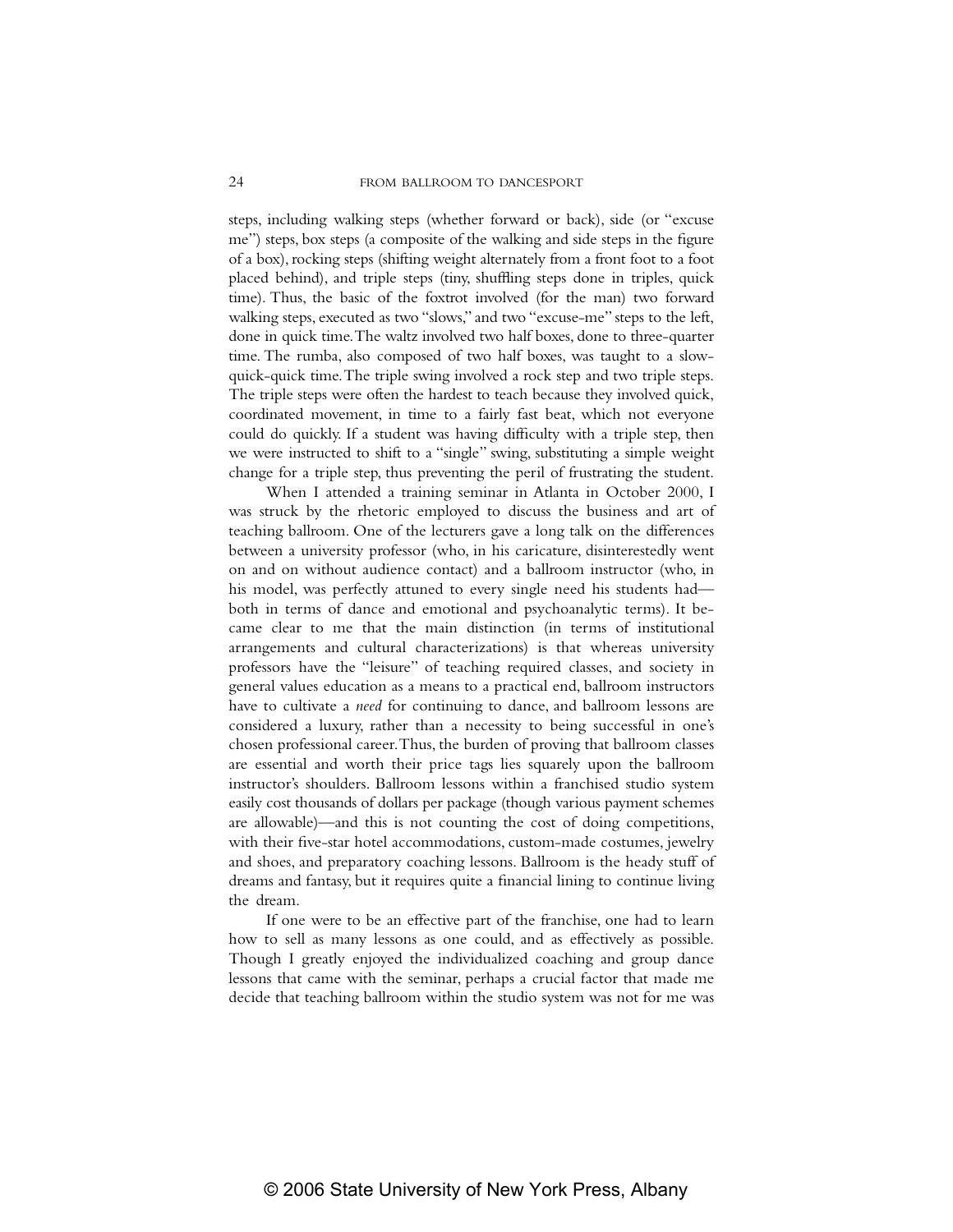another short lecture on how to use touch to establish trust with one's students. I suddenly wondered whether my past teachers, with whom I thought I had established friendships, had thought of me as simply another number in the grand competitive push for earning the maximum number of lessons. When I discussed this matter with a friend and fellow teacher, Hope Cantrell, she replied candidly that though one could never neglect the business end of things, friendships, when they blossomed, were often genuine. Gaspar Van Der Ree, perhaps one of the gentlest human beings I have ever met, who was also a business manager at the Tallahassee studio, shrugged resignedly and said, "It is a business. One can never forget that."

When I asked ballroom instructors at the Tallahassee studio to reflect on what they found as the most rewarding, frustrating, and challenging aspects of teaching ballroom within the studio system, then-twenty-five-year-old Hope Cantrell, one of the veterans who had taught at the studio for three years, replied, "Very rewarding is the sense of camaraderie and belonging. Rather like a church group. Being part of a large franchised studio, like Arthur Murray, also affords us the opportunity to attend workshops and conventions, and have coaches visit. Frustrating are the rules. Any system has them, yet everyone has at least one that they don't see a need for."44

I was curious to find out whether teachers would respond differently from students in reflecting on the implicit gendered, racial, and class dynamics in ballroom, and was not too surprised to find a more homogenous response. Maurice Smith, a fifty-one-year-old US Coast Guard-licensed captain and then very new instructor at the studio, replied, "Over the centuries, the roles of men and women have varied, and probably will in the future."45 Regarding race and class, he replied, "Now, race and class seem minimal."46 Tillman Kasper, then a nineteen-year-old but already a senior teacher, saw any racial or class depictions in ballroom as "subjective" and no longer relevant.<sup>47</sup> Allison Drake, then a twenty-year-old trainee and part-time bartender, replied, "Honestly, I think it is nice; it is a bit old fashioned but it does work, and men do need one place they can be in charge."<sup>48</sup> Allison had an interesting anecdote to share regarding racial presuppositions and particularly Latin dancing: "My boyfriend is Latin, so his response when I ask him to take lessons with me is: 'I don't need to; it is in my blood.' "49 In slight contrast, Hope Cantrell's reply wavered in between gender neutrality and a hint of biological and sociological determinism: "The lead/ follow issue seems awfully sexist, but it doesn't bother me. . . . Someone had to lead and in most male/female cases, the female is better equipped to follow. I have only met a few men who could truly learn to follow. Whether it is socialization or something biological, it is something I have observed fairly consistently."50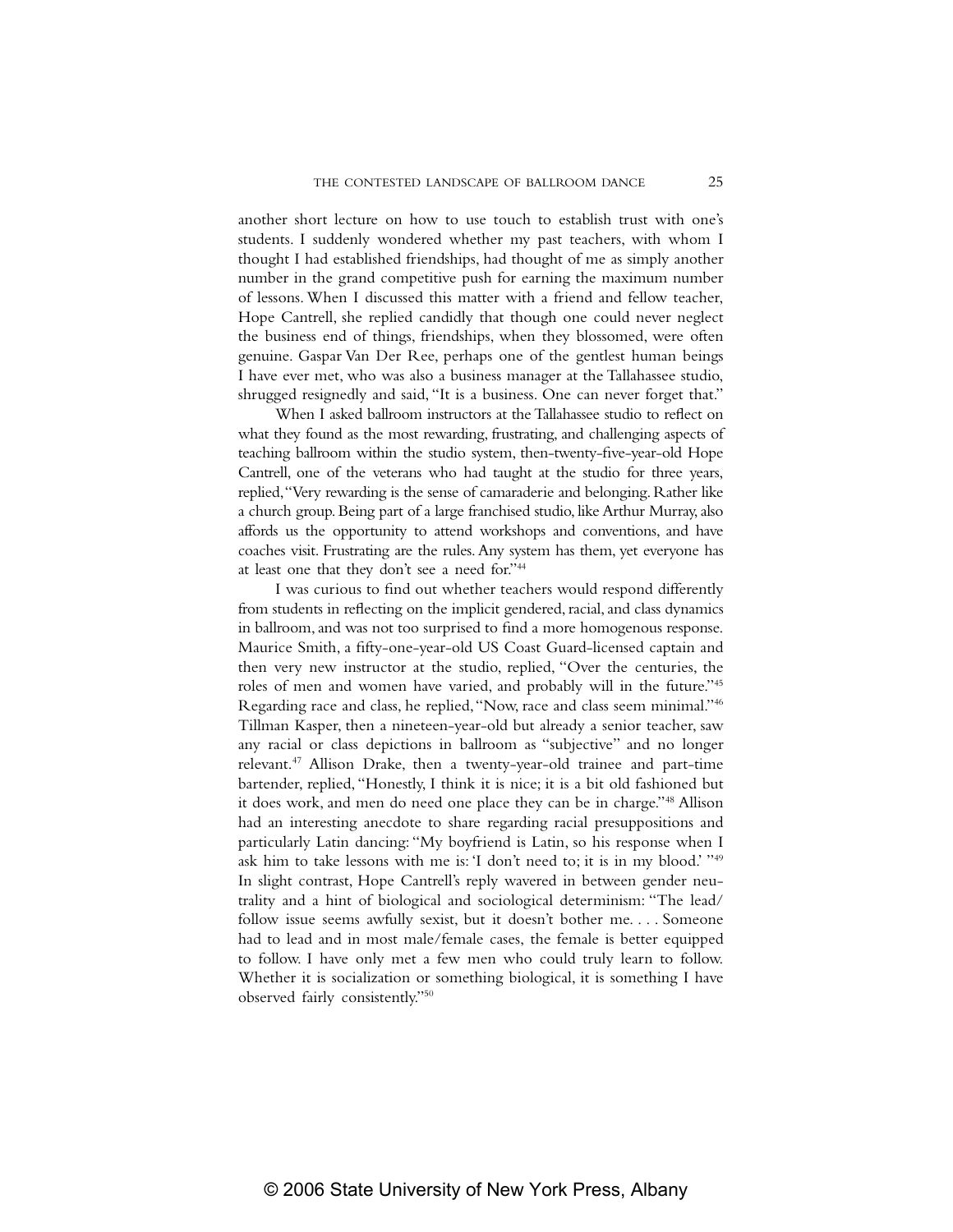Julie Taylor, in *Paper Tangos*, recalled some of her Argentine tango classes in which the "natural" gender arrangement was experimentally and temporarily loosened:

We had thought we were close to something new when in a few classes the women had been told to lead the men. . . . What was interesting was the idea of the exchange of energy. If one dancer felt moved by the interaction or by the setting or by the music to launch a movement, she could smoothly take her partner into the embrace usually reserved for the man, and lead. . . . *But once we stopped, possibilities closed down. The instructor asked the men for their reactions and commented merely that now they would know the male role better.* A bit taken aback, one of the women, who had not been asked for her opinion, inquired, "And wouldn't this also offer a choreographic possibility?" No, the response came back. *This had only served to enhance the men's lead*. 51

It is possible that this potential fluidity is unique to the Argentine tango, in which there are perhaps two basic patterns. One pattern is the "crusada" (where the woman ends up with her legs crossed and on tiptoe, with most of her weight concentrated on the front left foot—which allows the man to play with weight changes; the figure transitions into the next through "fans" {where the man shifts the woman's weight using his upper torso and arms, moving her as if she were a cape and causing her to fan her legs out alternately}, and leg flicks). The second figure is the "salida" (the "exit," which resembles a waltz box figure). The rest appears to rely on bodily communication and interpretation. Arthur Murray studios have an Argentine tango syllabus that has a stylized set of steps, but this differs sharply from the other types of tango training I have received, in which hours were literally spent simply walking backward or forward or shifting weight, with different partners, in order to gain the appropriate bodily vocabulary and sensitive attunement to give and receive directions.

As trainees, men and women were supposed to shift regularly from leader to follower positions, and within the context of practicing or training, this happened fairly frequently, though with pairs always remaining heterosexual. I never saw a male teacher experimenting with leading or following another male. Within the context of practice parties or group classes, the male instructors, who were often in great demand as leaders, remained in the leadership role, whereas females tended to cross gender lines more consistently, due to the imbalance in gender ratio. A former Arthur Murray instructor turned psychology professor at St. Lawrence University, Loraina Ghiraldi, divulged that in some studios,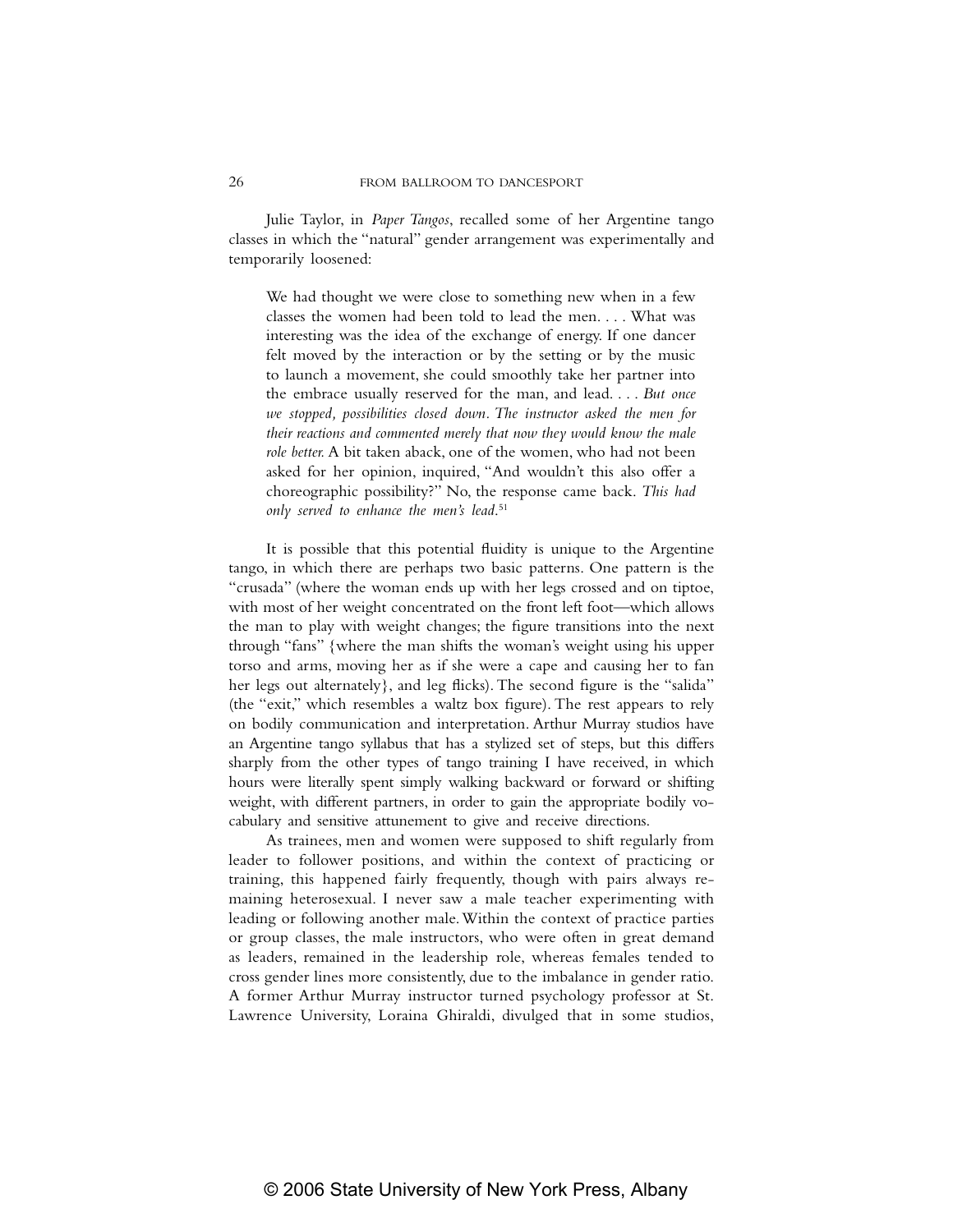whenever the instructors see two women (particularly students) dancing, there is an imperative immediately to get them paired with men, and male instructors in particular are asked to cut in. Sometimes a male instructor, to fulfill competing duties, would dance half of the musical number with one woman and then apologetically excuse himself to dance with another woman.

The only times I have seen a woman actively and legitimately lead a male instructor in a studio setting is if the woman is a coach and needs a male partner in order to experiment with choreographic possibilities. Shirley Johnson, one of the most influential judges of the Arthur Murray circuit, and three-time undefeated Latin champion, often came to the Tallahassee studio for coaching sessions. It was very instructive to watch her shift fluidly and seamlessly from leader to follower roles, but even more interesting to watch her remain in the role of the feminine follower while obviously being the shaper of the movement. Male instructors good humoredly joked about this dominance, either simulating puppylike obedience or military compliance.

Regarding racial and class depictions, Hope's comments evaded the issue to some extent, but then arrived at a crucial insight: "I've never reflected on any race depictions. But one of the things I've always loved about dancing is that anyone can do it, and thanks to the play-acting part of it, any woman can be Cinderella for a while and any man can be in charge for a while."52

While I was listening to Hope, I realized that a large part of the power of fantasy in ballroom lies in its ability to obliterate, or at least render invisible, such categories as race and class and to render traditional heterosexual gender distinctions, in some ways, as not only inevitable but also highly desirable. Both the rhetoric and the practice of studio life demand this in order for the magic of ballroom to work. To begin to destabilize those categories is to deform the aesthetic, and with that, its boundaries of comfort and familiarity. Speaking as someone who continues to study ballroom, this insight does not necessarily detract from the beauty, enjoyment, and power of ballroom dance, but it does give me reason to pause when I reflect on how the genealogy of a dance usually differs radically from its professionalized, competitive form. For example, the tango, originally a dance of the bordellos, a dance mourning faithless love, a dance born in intense poverty and unhappiness, through the alchemy of choreographed ballroom dance becomes a glamorous, dramatic dance, often dissociated from its less genteel roots. Yet it is this polished look that becomes classified as more authentic looking somehow in the realm of professional ballroom dance, as well as in the public eye, which now avidly consumes public television broadcasts of DanceSport competitions.